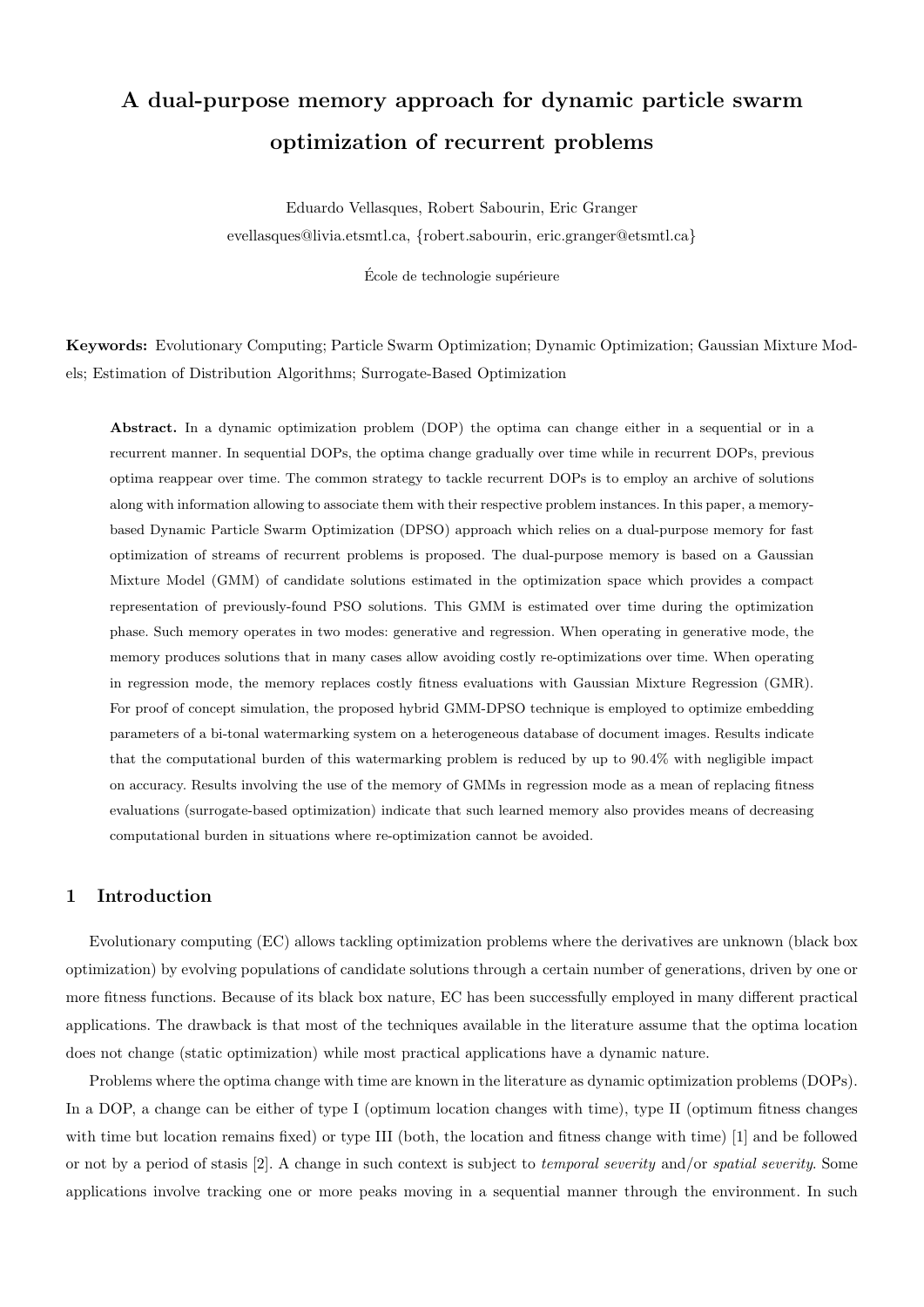scenario, changes can be of any of the three types above but the temporal severity is usually high as change occurs in short intervals of time. Spatial severity is usually low as peaks move in a smooth fashion, therefore stasis is small or inexistent.

In DOPs involving low spatial severity (e.g.: moving a robot through a 3D space), the optima usually moves within a region in the fitness landscape already surrounded by one or more candidate solutions. In such case, the most important issues to be addressed are diversity loss (in static optimization, the population tends to collapse towards a narrow region of the fitness landscape, making adaptation difficult) and outdated memory (past knowledge is very useful in EC, but it might be useless when a change occurs). Diversity loss can be mitigated by three different approaches – introducing diversity after a change occurs, maintaining diversity throughout the run or using multi-population – while outdated memory can be tackled by either erasing memory or re-evaluating memory and setting it to either previous or current value (whichever is better) [3]. Another important issue for such type of DOP is detecting when a change occurs. The most common approach is to track the fitness value of one or more sentry particles [4, 5]. An alternative is to compute a running average of the fitness function for the best individuals over a certain number of iterations [6].

In recurrent problems [7–9], the spatial severity is high as the optima re-appears abruptly in a previous location but the temporal severity is low. Such type of DOP is usually linked to applications involving optimizing system parameters for streams of data like machine learning [10], digital watermarking [11] and video surveillance [12–14]. It has been demonstrated in the literature that the use of a memory of previously seen solutions can decrease the computational cost of optimization in such recurring environments [8].

One of the main strategies to decrease the computational cost of optimization in such scenario is through the use of a memory of ready-to-use solutions, as demonstrated in [11]. The motivation for the use of ready-to-use solutions is that the optimization of streamed data (which corresponds to optimizing a stream of problem instances) can be seen as a special case of a type III change where the spatial severity is minimal (or inexistent) in the parameter space and small in the fitness space. Time severity is inexistent as the exact moment a new problem instance arrives is known beforehand. Put differently, stasis can have an indefinite length. Such case of type III change can be considered as a pseudo-type II change. Optimal solutions are interchangeable across problem instances involving pseudo-type II change. Due to its fast convergence, Particle Swarm Optimization (PSO) is preferred in such time-constrained applications.

A novel memory-based Dynamic PSO (DPSO) technique has been proposed for fast optimization of recurring dynamic problems, where a two-level memory of selected solutions and Gaussian Mixture Models (GMM) of their corresponding environments is incrementally built [15]. For each new problem instance, solutions are sampled from this memory and re-evaluated. A statistical test compares the distribution of both fitness values and the best re-evaluated solution is employed directly if both distributions are considered similar. Otherwise, L-best PSO [10] is employed in order to optimize parameters. Vellasques et al [16] present a more detailed description of that technique, including a comprehensive experimental validation in many different scenarios involving homogeneous and heterogeneous problem streams. In the present paper, a study on the use of surrogates as a tool to decrease the computational cost of the L-best PSO is presented. The main research problem addressed in the given work is how to employ a model of the stream of optimization problems in order to at the same time (1) generate ready-to-use solutions which allow avoiding re-optimization and (2) replace costly fitness evaluations with regression when re-optimization cannot be avoided. The research hypothesis is that density estimates of historical solutions found during the optimization phase allow tackling (1) and (2) at the same time.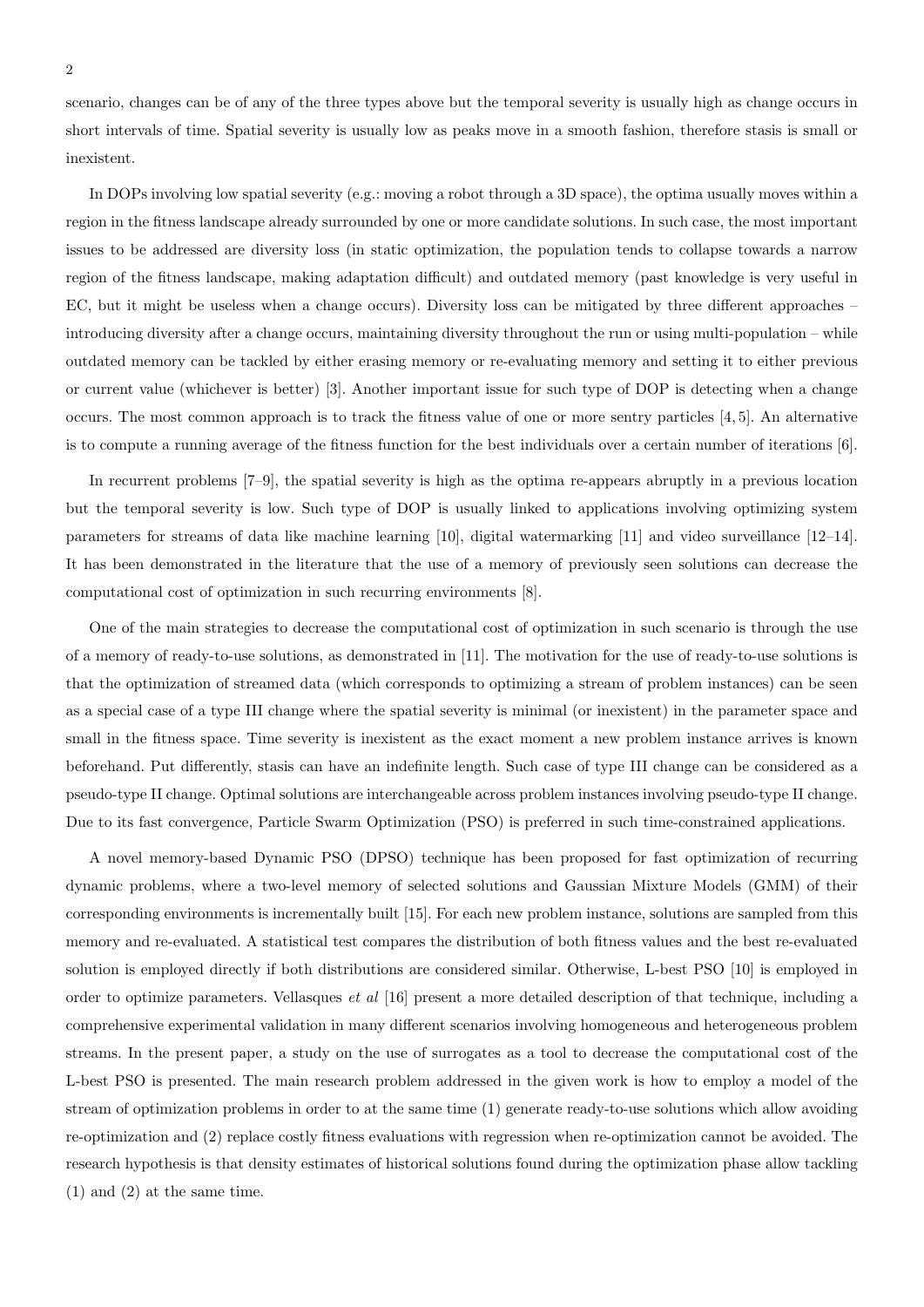The application which motivates this research is the optimization of embedding parameters for digital watermarking systems in scenarios involving streams of document images. Digital watermarking allows enforcing authenticity and integrity of such type of image which is a major security concern for many different industries including financial, healthcare and legal. Since the protection provided by digital watermarks is minimally intrusive, it can be easily integrated into legacy document management systems (allowing an extra layer of security with minimum implementation costs).

The research presented in this paper is a continuation of the research presented in [15]. The main distinction, is that in the approach presented in this paper, the GMM memory of solutions serves two main purposes  $- (1)$  generating ready-to-use solutions and (2) replacing fitness evaluation with regression. Therefore, the main contribution of this paper is that here it is demonstrated that a previously learned memory of GMMs not only provides means of avoiding costly re-optimization operations but also makes possible a further decrease in computational burden in situations where re-optimization cannot be avoided. The surrogate strategy employed in these experimental simulations is based on the strategy proposed by Parno  $et \, al$  [17] with the difference that in the proposed strategy, no surrogate update takes place since it is assumed that a memory of GMMs learned over a training sequence of optimization problems should provide enough knowledge about future similar problems, which would make possible replacing fitness evaluations with regression. Thus, surrogate-based optimization is formulated as an unsupervised learning problem. There are two reasons for using a surrogate in the envisioned application. The first reason is that re-optimization cannot be completely avoided and when it is made necessary, its computational cost is much higher than that of recall. Therefore, there is a considerable amount of computational cost savings to be made for such operation. The second reason is that although a surrogate can lead to such computational cost savings, it also requires costly fitness evaluations. However, in a scenario involving recurring problems, even when re-optimization cannot be avoided, previously learned GMMs can offer a good approximation of the new problem, avoiding part of the costs involved in training surrogates.

A review of DPSO is provided in Section 2. The proposed hybrid GMM-DPSO technique for fast dynamic optimization of long streams of problems is proposed in Section 3. Proof of concept simulation results and discussions are shown in Section 4.

## 2 Dynamic PSO (DPSO)

PSO [18] is an optimization heuristics based on the concept of swarm intelligence. In its canonical form, a population (swarm) of candidate solutions (particles) is evolved through a certain number of generations. As its physics equivalent, each particle i in PSO has a position  $(\mathbf{x}_i)$  in a multidimensional search space and a velocity  $(\mathbf{v}_i)$ . The velocity of the  $i^{th}$  particle is adjusted at each generation according to the best location visited by that particle  $(\mathbf{p}_i)$  and the best location visited by all neighbors of particle  $i(\mathbf{p}_g)$ :

$$
\mathbf{v}_i = \chi \times (\mathbf{v}_i + c_1 \times r_1 \times (\mathbf{p}_i - \mathbf{x}_i) + c_2 \times r_2 \times (\mathbf{p}_g - \mathbf{x}_i))
$$
(1)

where  $\chi$  is a constriction factor, chosen to ensure convergence [19],  $c_1$  and  $c_2$  are respectively the cognitive and social acceleration constants (they determine the magnitude of the random forces in the direction of  $\mathbf{p}_i$  and  $\mathbf{p}_g$  [20]),  $r_1$  and  $r_2$  are two different random numbers in the interval [0, 1]. PSO parameters  $c_1$  and  $c_2$  are set to 2.05 while  $\chi$  is set to 0.7298 as it has been demonstrated theoretically that these values guarantee convergence [20]. The neighborhood of a particle can be restricted to a limited number of particles (L-Best topology) or the whole swarm (G-Best topology).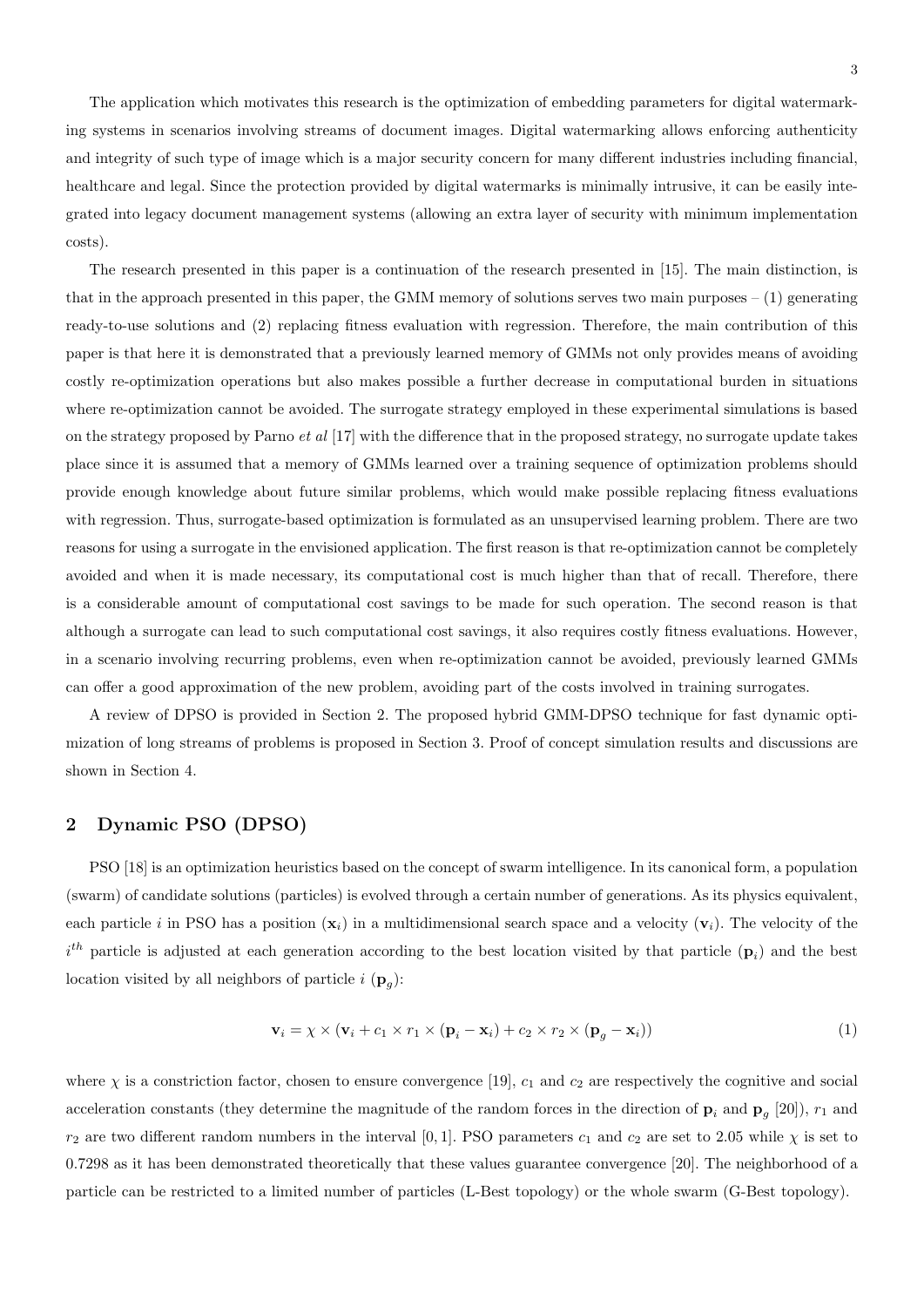After that, the velocity is employed in order to update the position of that same particle:

$$
\mathbf{x}_i = \mathbf{x}_i + \mathbf{v}_i \tag{2}
$$

Canonical PSO is tailored for the optimization of static problems. However, numerous real world problems have a dynamic nature. A DOP is either defined as a sequence of static problems linked up by some dynamic rules or as a problem that has time-dependent parameters in its mathematical formulation [21].

The three main issues that affect the performance of EC algorithms in DOPs are (1) outdated memory, (2) lack of change detection mechanism and (3) diversity loss [22, 4]. It is important to mention that for PSO, outdated memory can be easily tackled by re-evaluating the fitness function for the new problem instance [3, 5].

Change detection mechanisms either assume that changes in the environment are made known to the optimization algorithm or that they need to be detected [21]. In the proposed formulation of a DOP, each problem instance in the stream of optimization problems is static and the moment a transition between any two instances occurs is known. However, the similarity between a new and previously seen instances is unknown and the objective of change detection in this concept is to measure the similarity between new and previously seen problem instances. The most common change detection strategy is based on the use of fixed sentry particles, re-evaluated at each generation [4]. Another strategy relies on measuring algorithmic behavior with the use of a statistical test [21].

Tackling diversity loss requires more elaborate techniques, which can be categorized as [23]: increasing diversity after a change, maintaining diversity throughout the run, memory-based schemes and multi-population approach. The choice of diversity enhancement strategy is tied to properties of the dynamic optimization problem. Problems involving a single optimum drifting in the fitness landscape can be tackled by either increasing diversity after a change (e.g. re-initializing part of the swarm, a technique known as random immigrants [6]) or by maintaining diversity throughout the run. Problems involving multiple peaks drifting in the fitness landscape with the optimal position shifting between these peaks can be tackled with the use of multi-population and is for example, the assumption of the technique proposed by Parno et al [24].

Problems involving one or more states re-appearing over time are better tackled through the use of memory-based schemes [8]. The main reason is that in such type of DOP, the transition between one or more problem instances is not smooth as assumed in [24] and the three strategies described above are of no use when the optimum moves away from the area surveyed by the swarm. In such case, as stated by Nguyen et al [21], the optima may return to the regions near their previous locations, thus it might be useful to re-use previously found solutions to save computational time and to bias the search process. As observed by Yang and Yao [8], the main strategy to tackle such type of DOP is to preserve relevant solutions in a memory either by an implicit or an explicit memory mechanism and then, recall such solutions for similar future problems. In an implicit memory mechanism, redundant genotype representation (i.e. diploidy-based GA) is employed in order to preserve knowledge about the environment for future similar problems. In an explicit mechanism, precise representation of solutions is employed but an extra storage space is necessary to preserve these solutions for future similar problems. The three major concerns in memory-based optimization systems are: (1) what to store in the memory?; (2) how to organize and update the memory?; (3) how to retrieve solutions from the memory?

In this paper we propose a technique which is based on storing Gaussian Mixture Models (GMMs) of solutions in the optimization space along with their respective global best solutions. The main motivation for relying on GMM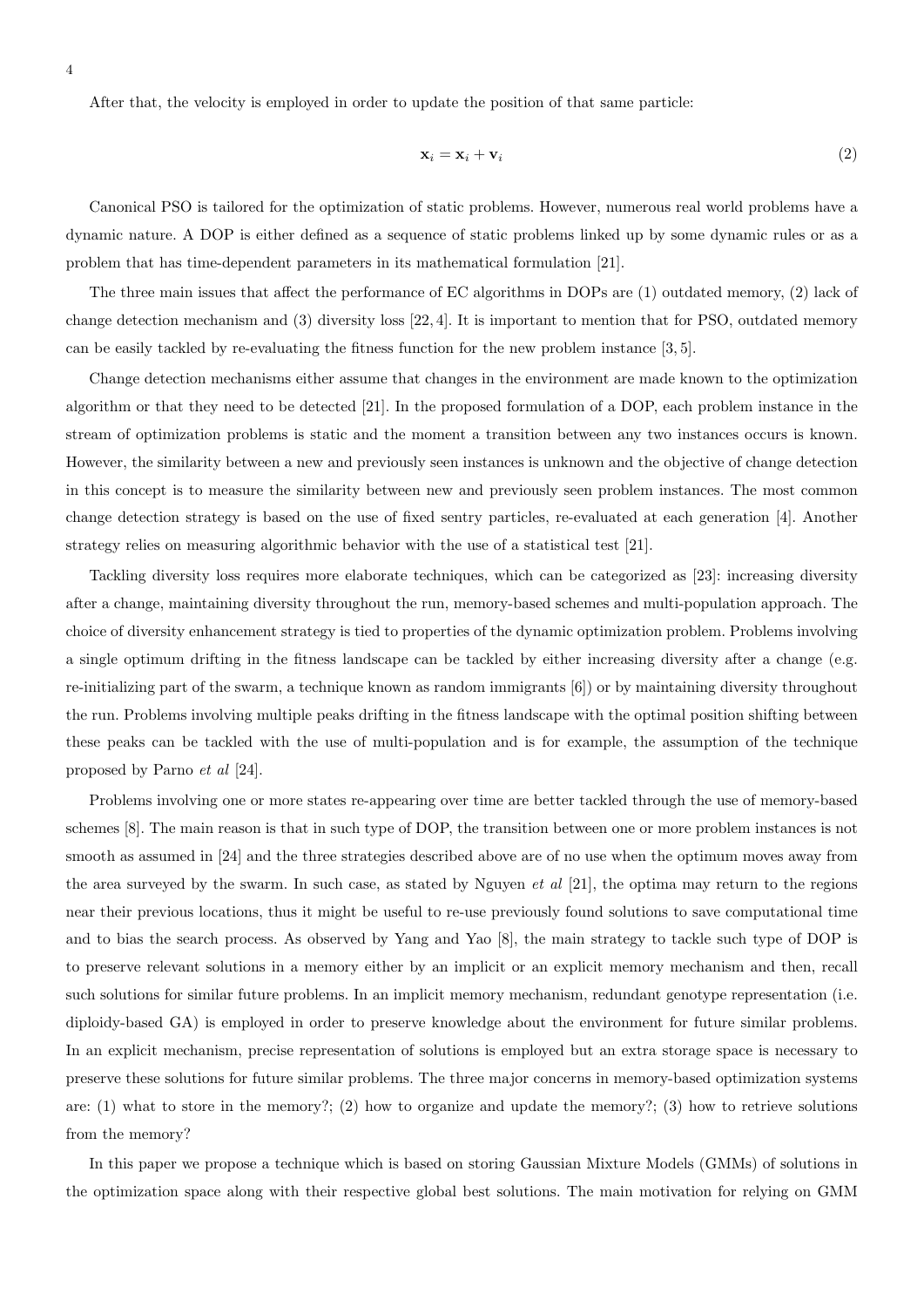representation of the fitness landscape is that as stated by Nguyen  $et al$  [21], the general assumption of a DOP is that the problem after a change is somehow related to the problem before a change, and thus an optimization algorithm needs to learn from its previous search experience as much as possible. The use of probabilistic models in EC is not new. Such approach, known as Estimation of Distribution Algorithms (EDA) [25] is an active research topic. The main advantage of EDA is that such probabilistic models are more effective in preserving historical data than a few isolated high evaluating solutions.

## 3 Proposed approach

Figure 1 illustrates the proposed memory-based method. In the proposed approach, the basic memory unit is a probe and it contains a density estimate of solutions plus the global best solution, obtained after the optimization of a given problem instance. The first memory level is the Short Term Memory (STM) which contains a single probe, obtained during the optimization of a single problem instance and provides fast recall for situations where a block of similar problem instances appear sequentially (e.g. a sequence of practically identical frames in a video sequence, except for noise). The second memory level is the Long Term Memory (LTM) which contains multiple probes obtained in the optimization of different problem instances and allows recalling solutions for problems reappearing in an unpredictable manner.

Given a stream of optimization problems, an attempt to recall the STM is performed first. During a recall, solutions are re-sampled from the density estimate and re-evaluated (along with the global best solution) in the new problem instance. The Kolmogorov-Smirnov statistical test is employed in order to measure the difference between the sampled and re-evaluated sets of fitness values. If they are similar, this means that the given problem instance is a recurring one and therefore, the best re-evaluated solution is employed right away, avoiding a costly re-optimization operation. If the distributions are not similar, the same process (sampling/re-evaluation/statistical test) is repeated for each probe in the LTM until either a similarity between both distributions of fitness values is found or all probes have been tested.

In such case, the solutions sampled from the STM probe are used as a starting point for a new round of optimization. Optimization relies on a surrogated-based PSO algorithm. Such approach relies on the use of two populations – one based on exact fitness evaluations and another one which replaces exact fitness evaluations with a regression model. Both populations tackle optimization with the use of the L-best PSO (Section 2). The change detection module was adapted to the memory recall mechanism employed in the proposed approach. Although each problem instance is static, this PSO variant allows tackling multi-modal optimization problems and the motivation behind the proposed technique is tackling dynamic optimization of recurring problems in practical applications (which might imply in multi-modal landscapes). After that, a mixture model of the fitness landscape is estimated using the GMM approach of Figueiredo and Jain[26]. The position and fitness data of all intermediary solutions, found in all generations are employed for this purpose. The reason for using all intermediary solutions and not selected solutions (e.g. best particle positions) is that these solutions allow a more general model of the fitness landscape. That is, local best data usually results in density estimates that are over-fit to a specific problem.

This mixture model along with the global best solution will form a probe, to be stored in the STM (replacing the previous probe) and updated into the LTM. The LTM update consists of either a merge between the new probe and a probe in the memory (if they are similar) or an insert (if either the LTM is empty or no similar probe has been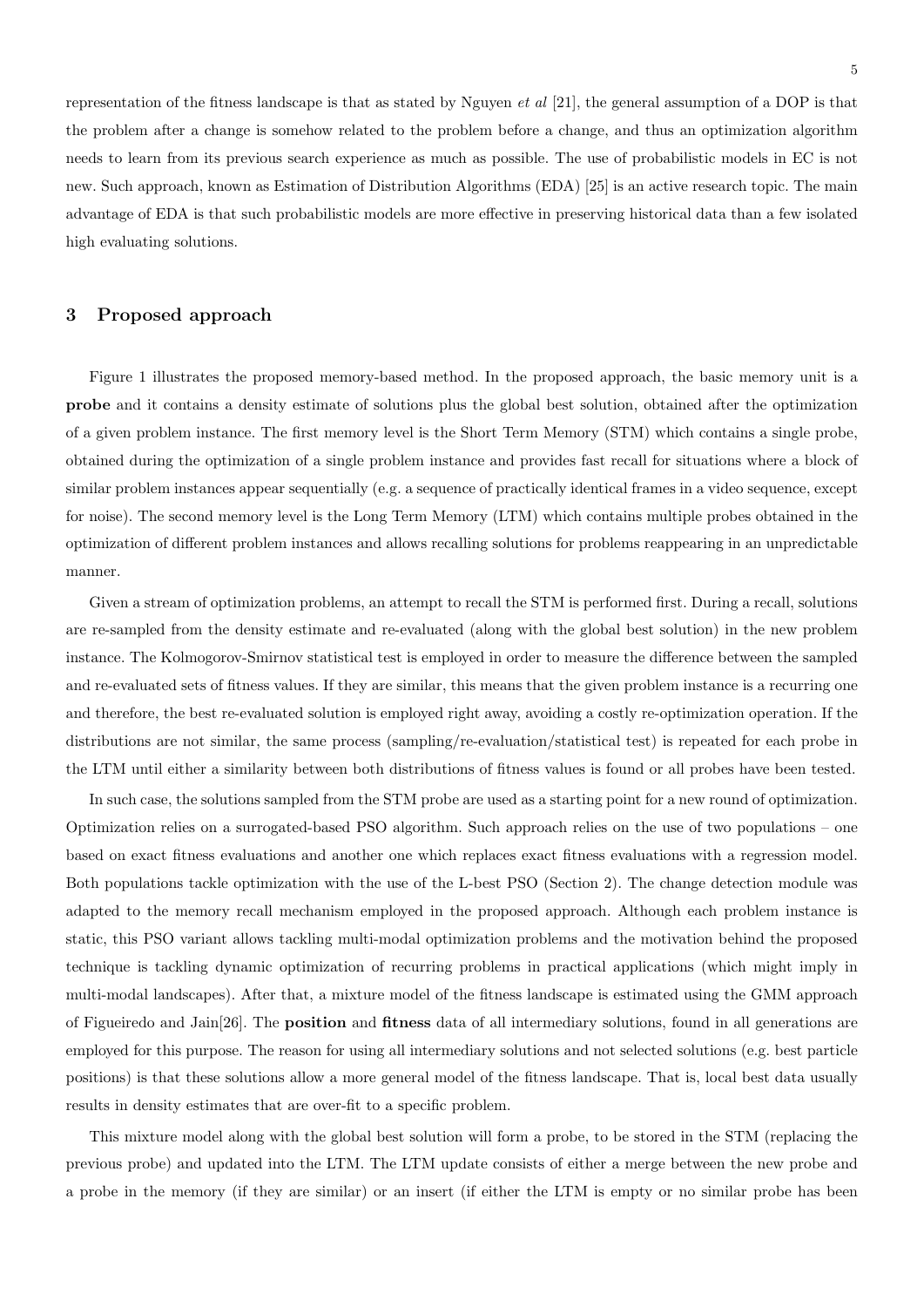found). In such case, if the memory limit has been reached, an older probe is deleted (we propose deleting the probe which resulted in the smallest number of successful recalls up to that instant).



Fig. 1: Hybrid GMM/DPSO framework.

Thus, the proposed approach relies on the use of an associative memory [8]. In an associative memory approach, selected solutions are stored in a separate archive along with a density estimate that allows associating these solutions with recurring environments. However, an important distinction has to be made here. In the associative memory approaches found in the literature, the density estimates are trained using only position data while in the proposed approach, the density is trained using fitness and position data. The main motivation is that in the proposed approach, a density provides not only means of associating solutions with recurring problems, but it is also an important part of the change detection mechanism (sampled fitness values are compared with re-evaluated fitness values in order to measure the similarity between the new and previously seen problems). Therefore, instead of providing a hint of locations where good solutions are likely to be found, a memory element in the proposed approach provides a topographic map of one or more optimization problems while the change detection mechanism provides means of probing the new optimization problem in order to compare how similar both landscapes are. This GMM representation of the fitness landscape is also employed as a regression model for surrogate-based optimization.

#### 3.1 Gaussian mixture modeling of fitness landscapes

The main reason for building and storing a model of all solutions found during the optimization of a problem instance rather than storing selected solutions is that the former allows a more compact and precise representation of the fitness landscape than individual solutions. As explained before, the GMM approach of Figueiredo and Jain [26] is employed for this purpose since it is a powerful tool for modeling multi-modal data (which makes the proposed technique robust for multi-modal optimization as well). Different than other clustering techniques such as k-means, GMM allows to model overlap among data densities, and provides more accurate (complex) modeling of data distributions. A mixture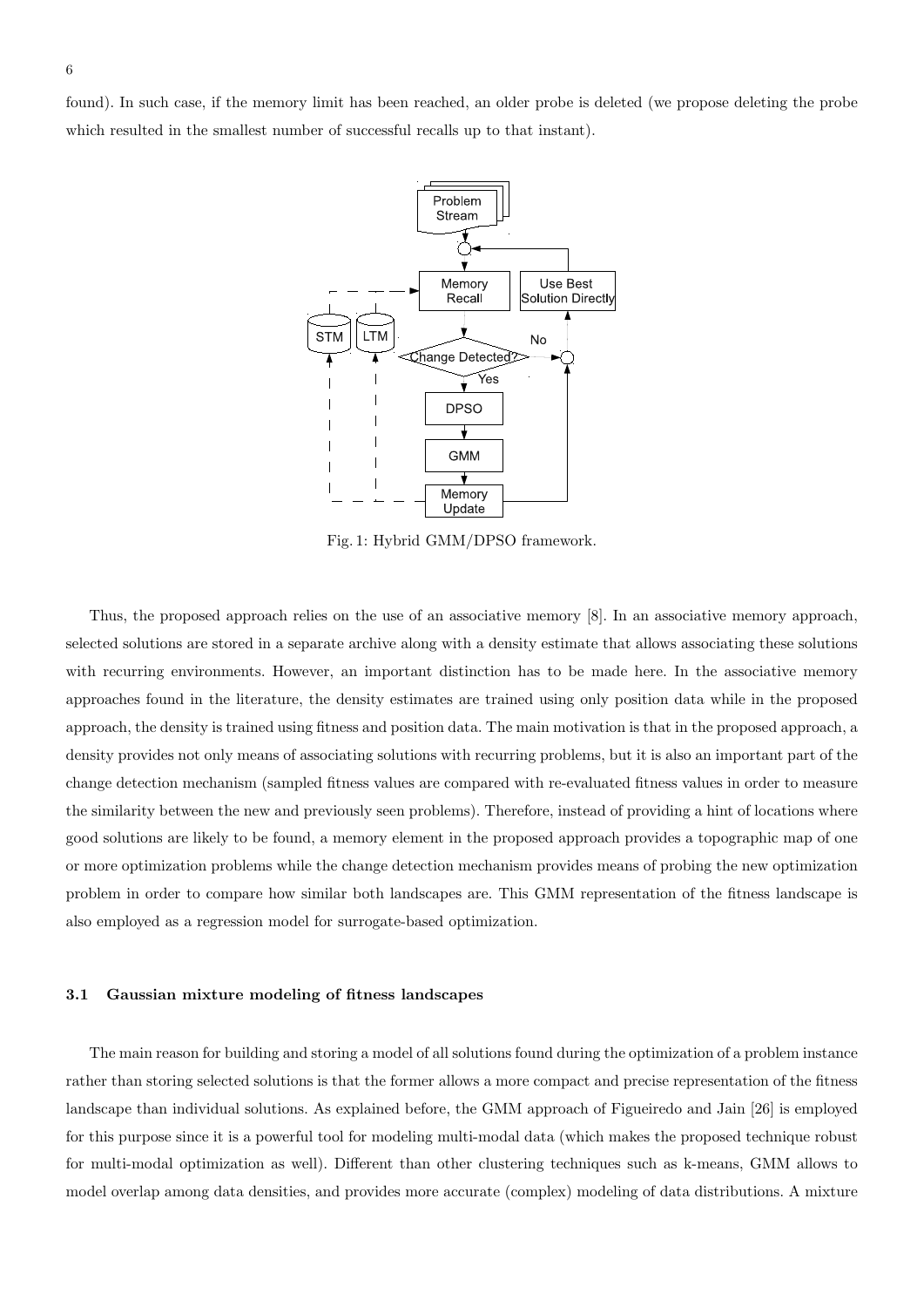$$
p(\boldsymbol{x}|\boldsymbol{\Theta}) = \sum_{k=1}^{K} \alpha_k p(\boldsymbol{x}|\boldsymbol{\theta}_j)
$$
\n(3)

where  $p(x|\Theta)$  is the probability density function (pdf) of a continuous random vector x given a mixture model  $\Theta$ , K is the number of mixtures,  $\alpha_j$  and  $\theta_j$  are the mixing weights and parameters of the  $j^{th}$  model (with  $0 < \alpha_j \le 1$  and  $\sum_{j=1}^{K} \alpha_j = 1$ ). The mixture model parameters  $\Theta = \{(\alpha_1, \theta_1), ..., (\alpha_K, \theta_K)\}\$ are estimated using the particle position  $(x)$  and fitness  $(f(x))$  of all particles through all generations.

In the GMM approach employed in this framework, the mixture is initialized with a large number of components, where each component is centered at a randomly picked data point. Training is based on the use of Expectation Maximization (EM) where the E-step and M-step are applied iteratively. In the E-step, the posterior probability given the data is computed:

$$
w_{i,j}^{(t)} = \frac{\alpha_j p(\boldsymbol{x}_i | \theta_j)}{\sum_{k=1}^K \alpha_k p(\boldsymbol{x}_i | \theta_k)}
$$
(4)

Then, in the M-step, the model parameters are updated. Authors propose a slightly modified variant of mixing weights update, which discounts the number of parameters in each Gaussian  $(N)$ :

$$
N = d + \frac{d(d+1)}{2} \tag{5}
$$

$$
\alpha_j^{(t+1)} = \frac{\max\{0, (\sum_{i=1}^n w_{i,j}) - N/2\}}{\sum_{k=1}^K \max\{0, (\sum_{i=1}^n w_{i,k}) - N/2\}}
$$
(6)

where d is the number of dimensions of x and n is the number of data points. The remaining parameters are updated as:

$$
\mu_j^{(t+1)} = \frac{\sum_{i=1}^n w_{i,j}^{(t)} x_i}{w_{i,j}}
$$
(7)

$$
\Sigma_j^{(t+1)} = \frac{\sum_{i=1}^n w_{i,j}^{(t)} (\boldsymbol{x}_i - \boldsymbol{\mu}_j^{(t+1)}) (\boldsymbol{x}_i - \boldsymbol{\mu}_j^{(t+1)})^T}{w_{i,j}}
$$
(8)

However, during learning as the model is updated (1) components lacking enough data points to estimate their covariance matrices have their corresponding mixing weights set to zero (component annihilation) and (2) the number of components is gradually decreased until a lower boundary is achieved and then, the number that resulted in the best performance is chosen.

The use of density models in EC is not new. However, such strategy of using both phenotypic and genotypic data to estimate the models is novel. Another major difference between the proposed use of probabilistic models and those seen in the EDA literature is that in the proposed approach, all solutions found in the course of an optimization task are employed in order to estimate the model of the fitness landscape. In the EDA literature instead, selected (best fit) solutions at each generation are employed in model estimation, as a selection strategy. In the proposed approach, a density estimate is employed as a mean of matching new problems with previously seen problems.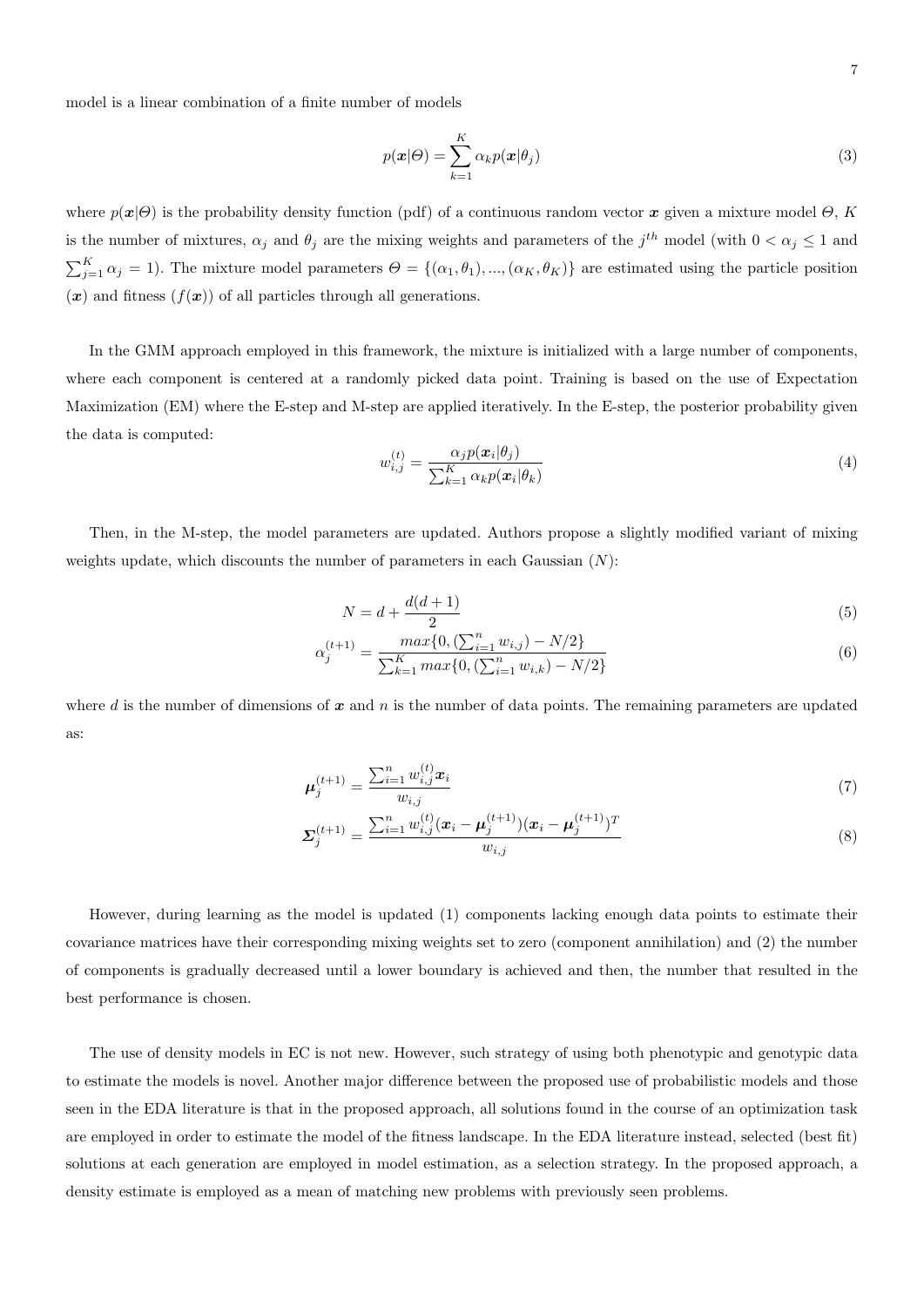#### 3.2 Memory update

The memory is due to be updated after the mixture model has been created. As mentioned before, the basic memory element in the proposed approach is a probe. Updating the STM is trivial, it requires basically deleting the current probe and inserting the new probe since the STM should provide means of recalling the last case of optimization, for situations involving a block of similar optimization problems appearing in sequence.

The LTM instead, must provide a general model of the stream of optimization problems. Since all LTM probes must be recalled before optimization is triggered, the size of the LTM must be kept to a minimum in order to avoid a situation where the cost of an unsuccessful recall is greater than the cost of full optimization. For this reason, we propose an adaptive update mechanism. In the proposed mechanism, when the LTM is due to be updated, the C2 distance metric [27] (which provides a good balance between computational burden and precision) is employed in order to measure the similarity between the GMM of the new probe and that of each of the probes in the LTM. The C2 distance between two mixtures  $\Theta$  and  $\Theta'$  is defined as:

$$
\phi_{i,j} = (\Sigma_i^{-1} + \Sigma_j'^{-1})^{-1} \tag{9}
$$

$$
\nu_{i,j} = \mu_i^T \Sigma_i^{-1} (\mu_i - \mu'_j) + \mu_j^T \Sigma_j'^{-1} (\mu'_j - \mu'_i)
$$
\n(10)

$$
C2(\Theta, \Theta') = -log\left[\frac{2\sum_{i,j}\alpha_i\alpha'_j\sqrt{|\phi_{i,j}|/(e^{\nu_{i,j}}|\boldsymbol{\Sigma}_i||\boldsymbol{\Sigma}_j')}}{\sum_{i,j}\alpha_i\alpha_j\sqrt{|\phi_{i,j}|/(e^{\nu_{i,j}}|\boldsymbol{\Sigma}_i||\boldsymbol{\Sigma}_j)} + \sum_{i,j}\alpha'_i\alpha'_j\sqrt{|\phi_{i,j}|/(e^{\nu_{i,j}}|\boldsymbol{\Sigma}_i'||\boldsymbol{\Sigma}_j')}}\right]
$$
(11)

The new probe is merged with the most similar probe in LTM if this distance is smaller than a given threshold. Otherwise, the new probe is inserted (the probe with smallest number of successful recalls is deleted if the LTM size limit has been reached). The insert threshold is computed based on the mean minimum distance between new probes and probes on the LTM for the last T LTM updates  $(\mu_{\delta}^t)$ . That is, an insert will only occur if  $C2 - \mu_{\delta}^t$  is greater than the standard deviation for the same time-frame  $(\sigma_{\delta}^t)$ .

The Hennig technique, which is based on the use of Bhattacharyya distance and does not require the use of historical data, is employed in order to merge two GMMs [28]. The Bhattacharyya distance is defined as:

$$
\bar{\Sigma} = \frac{1}{2} (\Sigma_1 + \Sigma_2) \tag{12}
$$

$$
d_B(\Theta_1, \Theta_2) = (\boldsymbol{\mu}_1 - \boldsymbol{\mu}_2)^T \bar{\boldsymbol{\Sigma}}^{-1} (\boldsymbol{\mu}_1 - \boldsymbol{\mu}_2)
$$
  
+ 
$$
\frac{1}{2} \log \left( \frac{\left| \frac{1}{2} (\boldsymbol{\Sigma}_1 + \boldsymbol{\Sigma}_2) \right|}{\sqrt{|\boldsymbol{\Sigma}_1||\boldsymbol{\Sigma}_2|}} \right)
$$
(13)

where  $\mu_i$  is a mean vector and  $\Sigma_i$  is a covariance matrix.

In Hennig's approach, given a tuning constant  $d^* < 1$ , the two components with maximum Bhattacharyya distance are merged iteratively as long as  $e^{-d_B} < d^*$  for at least one component. We propose a slight modification, which is to merge the two components with minimum distance instead, in order to get a more incremental variation in the mixture components.

If the number of mixture components after the merge operation is still greater than a limit, un-merged components from the older mixture are deleted (the old un-merged component with the highest Bhattacharyya distance from all other components is delete iteratively until the limit has been achieved).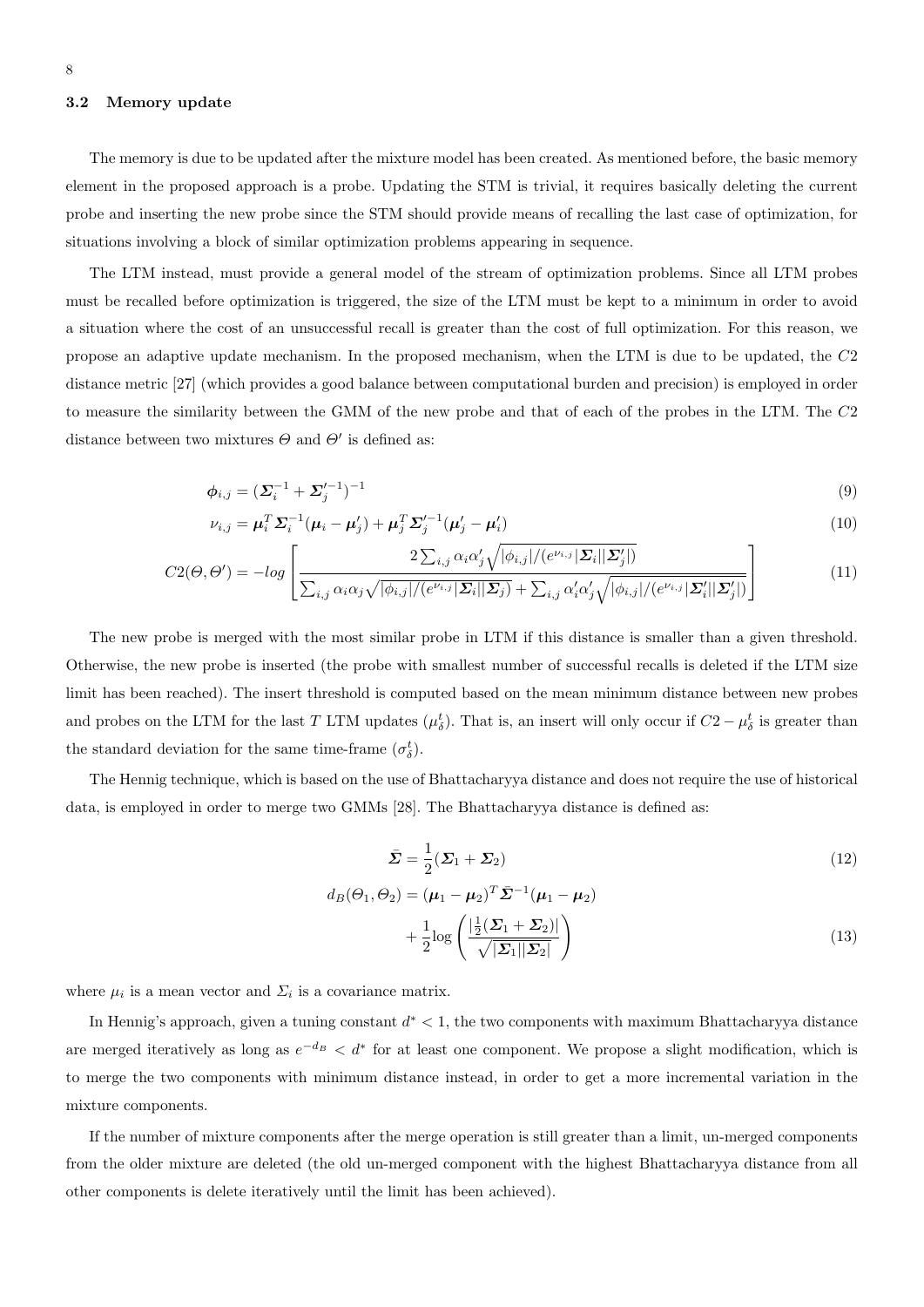Algorithm 1 summarizes the memory update mechanism. After the end of a round of re-optimization, a new mixture  $(\Theta_N)$  is estimated based on position and fitness values of all particles from all generations during the optimization process (step 1). The estimated mixture plus the global best solution will form a probe to be added to the STM (any previous STM probe is deleted, step 2). Then, if the length of the vector containing the last  $n$  minimum  $C2$  distances between new probes and probes in the LTM  $(\delta)$  is smaller than T (step 3), its mean and standard deviation  $(\mu_{\delta}^t$  and  $\sigma_{\delta}^{t}$  are initialized based on pre-defined values ( $\mu_{\delta}^{0}$  and  $\sigma_{\delta}^{0}$ , steps 4 and 5). Otherwise,  $\mu_{\delta}^{t}$  and  $\sigma_{\delta}^{t}$  are computed based on  $\delta$  (steps 7 and 8). After that, the minimum C2 distance between new probe and probes in the LTM is added to  $\delta$  (steps 10 and 11). The new probe is inserted into the memory if the difference between the minimum C2 distance and  $\mu_{\delta}^{t}$  is greater than the standard deviation  $(\sigma_{\delta}^{t},$  steps 12 to 16). It is important to notice that before the insert, the LTM probe with the smallest number of recalls is deleted if the memory limit has been reached. Otherwise the new probe is merged with the most similar probe in the LTM (steps 18 and 19). If the limit of vector  $\delta$  has been reached, its first element is deleted (steps 21 to 23).

#### Algorithm 1 Memory update mechanism.

Inputs:

 $k_{max}$  – maximum number of components with  $\alpha_j > 0$ .

 $\mathfrak{M}_S$  – Short Term Memory.  $\mathfrak{M} = {\mathfrak{M}_1, ..., \mathfrak{M}_{|\mathfrak{M}|}} - \text{Long Term Memory}.$  $\mathfrak{D}$  – optimization history (set of all particle positions and fitness values for new problem instance).  $L_{\mathfrak{M}}$  – maximum number of probes in LTM.  $\delta$  – last T minimum C2 distances between a new probe and probes in the LTM.  $|\delta|$  – number of elements in  $\delta$ . T – maximum size of  $\delta$ .  $\mu_{\delta}^0$ ,  $\sigma_{\delta}^0$  – initial mean and standard deviation of  $\delta$ .

## Output:

Updated memory.

1: Estimate  $\Theta_N$  using  $\mathfrak{D}$  [26]. 2: Add  $\Theta_N$  and  $p_q$  to  $\mathfrak{M}_S$ . 3: if  $|\delta|$  < T then 4:  $\mu_{\delta}^{t} \leftarrow \mu_{\delta}^{0}$ <br>5:  $\sigma_{\delta}^{t} \leftarrow \sigma_{\delta}^{0}$ 5: σ 6: else 7:  $\mu_{\boldsymbol{\delta}}^{t} \leftarrow \frac{1}{|\boldsymbol{\delta}|} \sum_{i=1}^{|\boldsymbol{\delta}|} \delta_{i}$  $8\colon\quad \sigma^t_{\bm{\delta}} \leftarrow \sqrt{\frac{\sum_{i=1}^n(\delta_i - \mu^t_{\bm{\delta}})^2}{|\bm{\delta}|}}$  $|\delta|$ 9: end if 10:  $i^* \leftarrow argmin_i \{C2(\Theta_N, \Theta_i)\}, \ \forall_{\Theta_i \in \mathfrak{M}}$ 11:  $\boldsymbol{\delta} \leftarrow \boldsymbol{\delta} \cup C2(\Theta_N, \Theta_{i^*})$ 12: if  $C2(\Theta_N, \Theta_{i^*}) - \mu_{\delta}^t > \sigma_{\delta}^t$  then 13: if  $|\mathfrak{M}| = L_{\mathfrak{M}}$  then 14: Remove LTM probe with smallest number of successful recalls. 15: end if 16: Add  $\Theta_N$  and  $p_g$  to  $\mathfrak{M}$ 17: else 18:  $Merge(\Theta_{i^*}, \Theta_N)$  (section 3.2) 19: Purge merged mixture in case number of elements exceed  $k_{max}$ . 20: end if 21: if  $|\delta| > T$  then 22: Remove  $\delta_1$ . 23: end if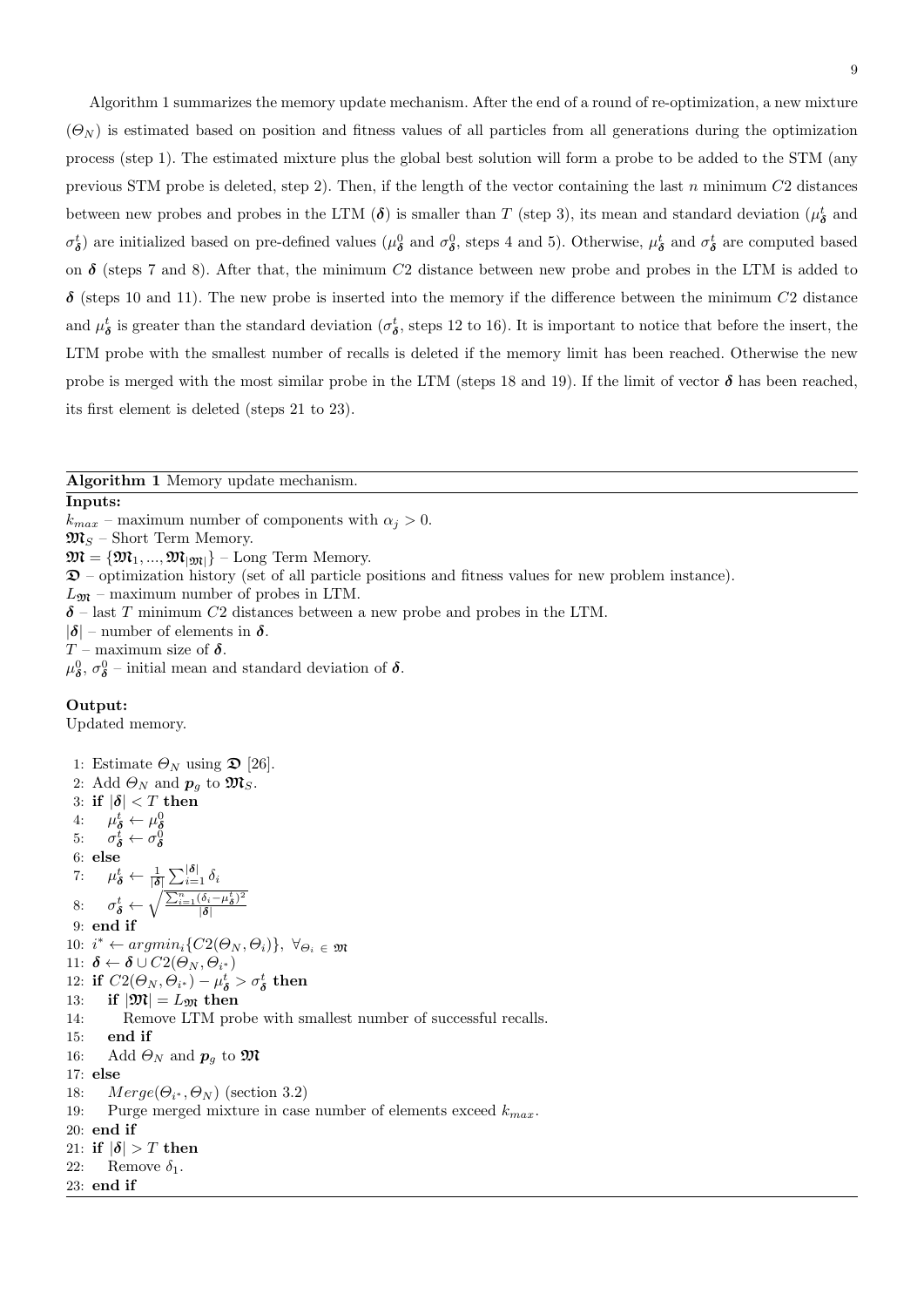#### 3.3 Memory recall

Basically, the recall mechanism is the same for both levels of memory. The only difference is that the LTM contains more probes than the STM and for this reason, this process might be repeated for many LTM probes until either all probes have been tested of a successful recall has occurred. For a given probe,  $N_s$  solutions are sampled from its mixture model:

$$
X_s = \mu_j + \Sigma_j R_s \tag{14}
$$

where  $\mathbf{X}_s$  is a sampled solution, s is the index of a solution sampled for the component j in the mixture  $(\lfloor (N_s\alpha_j)+0.5\rfloor)$ solutions are sampled per component) and  $R_s$  is a vector with the same length as  $\mu_j$  whose elements are sampled from a normal distribution  $N(0, I)$ , being I the identity matrix.

It is important to observe that both, position and fitness values are sampled simultaneously. Then, the sampled solutions (along with the corresponding global best) are reevaluated for the new problem instance. A Kolmogorov-Smirnov statistical test is employed in order to compare the sampled and re-evaluated fitness values. If they are below a critical value for a given confidence level, the recall is considered to be successful and the best recalled solution is employed right away, avoiding a costly re-optimization. If no probe (neither in the STM nor in the LTM) results in a successful recall, a part of STM re-sampled solutions is injected into the swarm and optimization is triggered for that problem instance.

#### 3.4 Surrogated-based particle swarm optimization

Since the proposed method relies on several GMMs learned with the use of a training sequence, a promising strategy to further decrease the computational cost associated in such recurring optimization problems is to employ the GMMs in regression mode whenever re-optimization is triggered. Such approach is known in the literature as surrogate-based optimization [29]. In surrogate-based optimization, the fitness landscape is sampled with the use of a sampling plan (design of experiments). Then, during optimization a portion of the exact fitness evaluations is replaced with approximate fitness values obtained through regression and the surrogate is updated with newly sampled points as necessary.

The surrogate-based strategy described in [17] is employed in the proposed framework. This surrogate-based approach employs two populations  $(X_A \text{ and } X_B)$  in parallel, one based on surrogate fitness evaluations and another one based on exact fitness evaluations. During initialization, solutions sampled from the GMM memory are injected into  $X_B$ . Optimization is first performed in  $X_A$ . Then, the best solution found in the surrogate fitness optimization  $(p_{g,s2})$ is re-evaluated in the exact fitness. If it improves the neighborhood best of population  $X_B$ , that neighborhood best is replaced with  $p_{g,s2}$ . After that, an iteration of optimization is performed using population  $X_B$  on the exact fitness. This process is repeated until a stop criterion has been reached.

However, differently than the approach proposed in [17], no surrogate update is employed. The motivation is that a memory of previously learned GMMs already provides a valuable knowledge about new optimization problems.

In terms of regression, the proposed strategy relies on the Gaussian Mixture Regression (GMR) approach described in [30]. The advantage of Sung's approach is that it requires no modification to the proposed GMM learning. Moreover, it provides a distribution of the predicted value with  $\hat{f}(x)$  as the mean and  $\varepsilon^2(x)$  as the covariance matrix.

Here  $\varepsilon^2(x)$  can be seen as the amount of uncertainty about the predicted value. Since it is important to allow for exploration, this quantity will be discounted from the predicted value which should direct search towards unexplored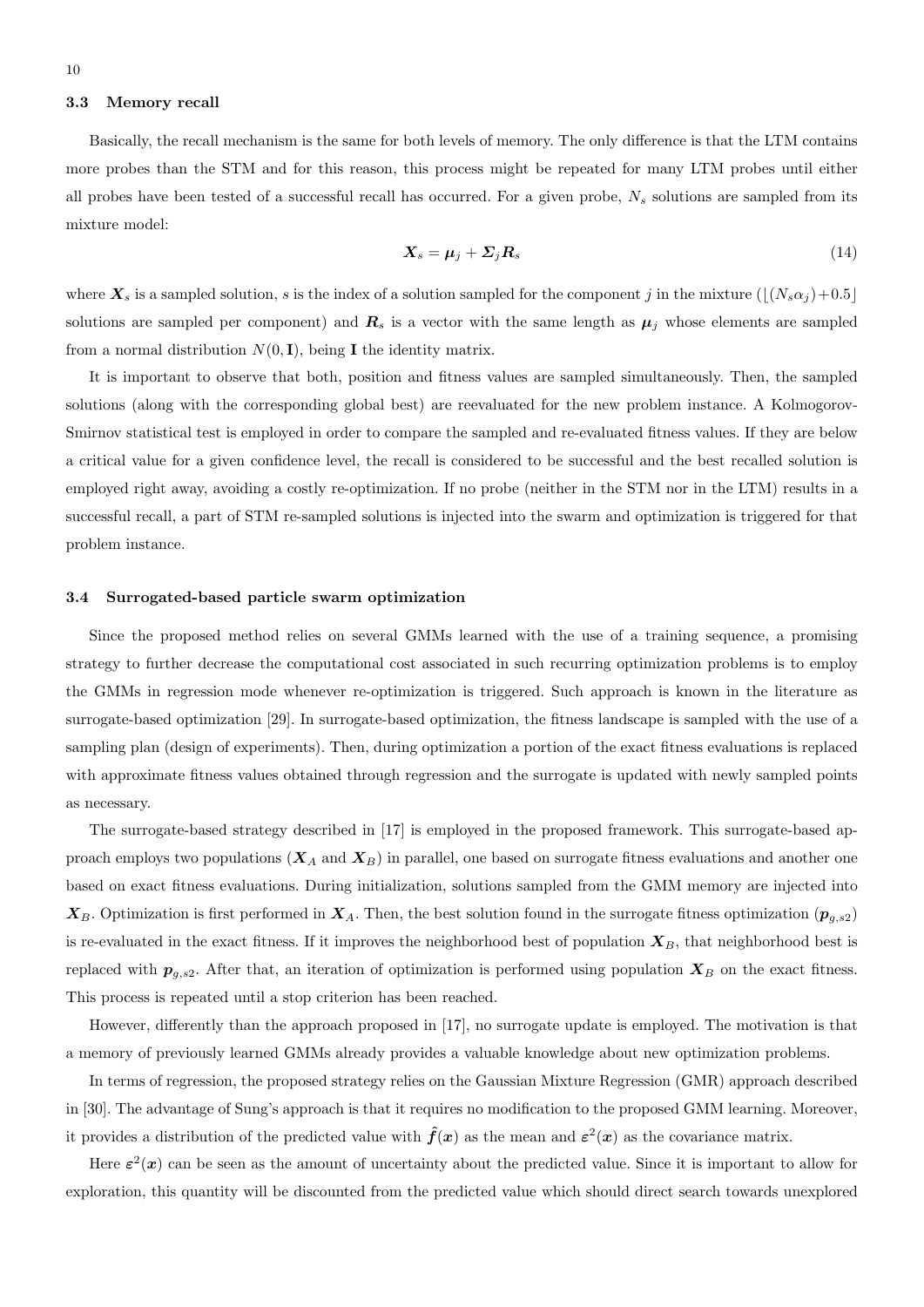11

regions of the fitness landscape (higher uncertainty). More formally, costly calls to the exact fitness  $f(x)$  are partially replaced by a predicted fitness  $f_P(x, \Theta)$  using the strategy proposed by Torczon and Trosset [31]:

$$
f_P(\mathbf{x}, \Theta) = \hat{f}(\mathbf{x}, \Theta) - \rho_c \varepsilon(\mathbf{x}, \Theta) \tag{15}
$$

where  $\hat{f}(\bm{x}, \Theta)$  is an approximation to  $f(\bm{x})$  based on model  $\Theta$ ,  $\rho_c$  is a constant that dictates how much emphasis will be put in exploring unknown regions of the model and  $\varepsilon(x)$  is the prediction error.

## 4 Experimental results

## 4.1 Application

The proposed fast optimization technique will be validated in the optimization of embedding parameters for a bi-tonal watermarking system [11]. This is an interesting problem because a given watermark needs to be robust against attacks but at the same time result in minimum visual interference in the host image and this trade-off can be manipulated by carefully adjusting heuristic parameters in the watermark embedder. Generally speaking, in this watermarking system, a cover bi-tonal image is partitioned into several blocks, the flippability score of each pixel is computed using a moving window, the pixels are shuffled according to shuffling seed and each bit of the given bit stream is embedded into each block of the cover image through manipulation of the quantized number of black pixels. The quantization step size (Q) determines the robustness of the watermark and since this watermarking technique allows the embedding of multiple watermarks (with different levels of robustness), we will embed two watermarks a fragile one (which can be employed to enforce image integrity) with a fixed value for its quantization step size of  $(Q_F = 2)$  and robust one (which can be employed to enforce image authenticity) with an adjustable quantization step size  $Q_R = Q_F + \Delta_Q$  where  $\Delta_Q$  is a parameter to be optimized. More details can be found in [11]. Four parameters need to be optimized: the partition block size which is an integer between 1 and the maximum attainable size for the given image as seen in [32]; the size of the window used in the flippability analysis, which can be either  $3 \times 3$ ,  $5 \times 5$ ,  $7 \times 7$  or  $9 \times 9$ ; the difference between the quantization step size for the robust and fragile watermarks  $(\Delta_Q)$ , which is an even number between 2 and 150; and the index of the shuffling key (we proposed using a pool of 16 possible shuffling keys, thus this index is an integer between 1 and 16).

The fitness function is a combination of the Bit Correct Ratio (BCR) between the embedded and detected watermarks (both, robust and fragile), and Distance Reciprocal Distortion Measure (DRDM) [33], which measures the quality of the watermarked image (more details can be found in [11]). The three fitness values are aggregated using Chebyshev approach [34]:

$$
F(\mathbf{x}) = max_{i=1,\dots,3} \{ (1 - \omega_1)(\alpha_s DRDM - r_1),
$$
  

$$
(1 - \omega_2)(1 - BCR_R - r_2),
$$
  

$$
(1 - \omega_3)(1 - BCR_F - r_3) \}
$$
 (16)

where  $\alpha_s$  is the scaling factor of the quality measurement DRDM,  $BCR_R$  is the robustness measurement of the robust watermark,  $BCR_F$  is the robustness measurement of the fragile watermark,  $\omega_i$  is the weight of the i<sup>th</sup> objective with  $\omega_i = \frac{1}{3}, \forall_i, r_i$  is the reference point of objective *i*.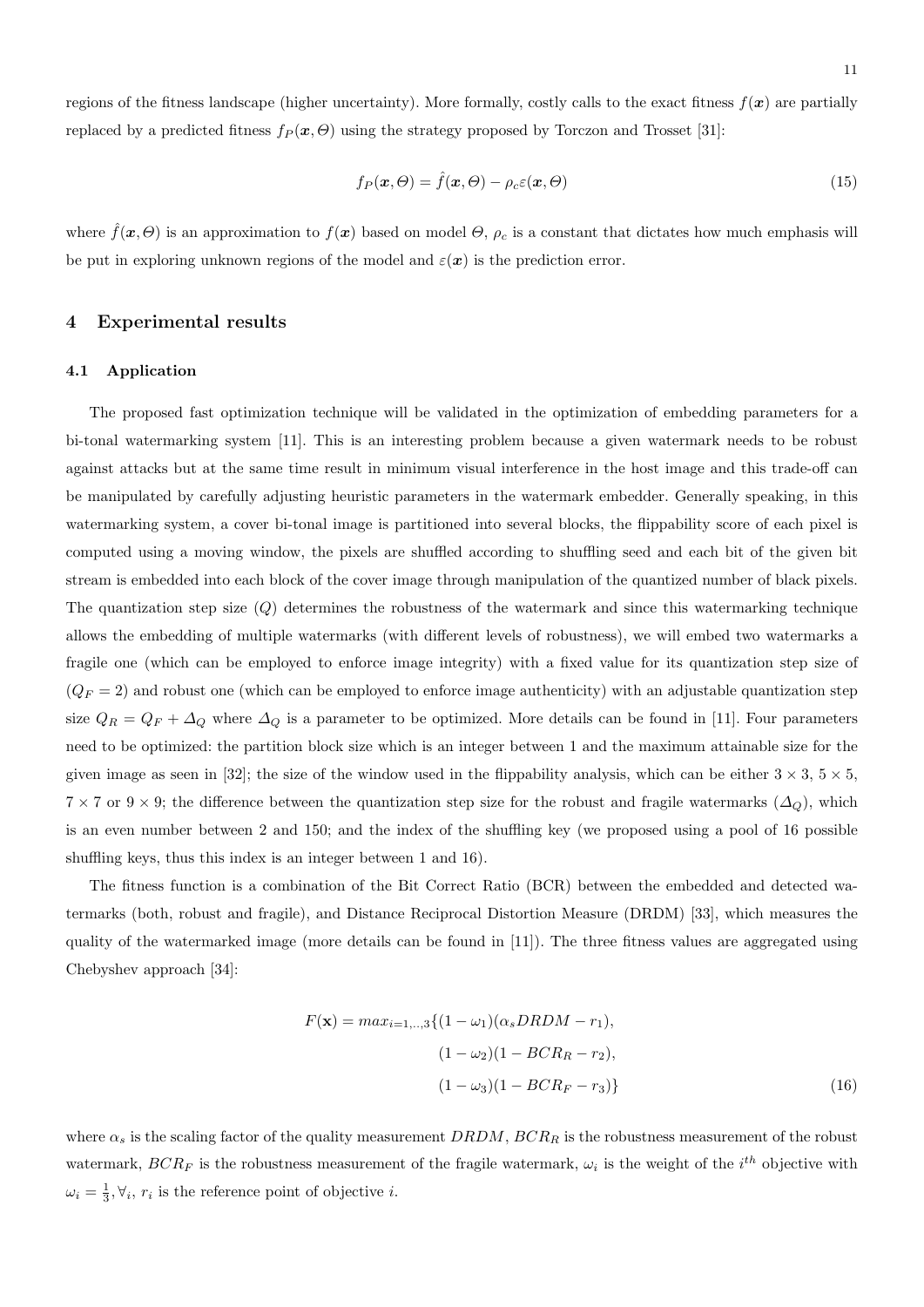Each image correponds to an optimization problem. In situations involving streams of images with similar structure (like document images) it is very likely that some of the images in the stream will have similar embdedding capacity. In such case, a stream of document images can be seen as a stream of recurrent optimization problems.

## 4.2 Validation protocol

The BancTec logo (Figure 2a), which has  $26 \times 36$  pixels will be employed as robust watermark and the Université du Québec logo (Figure 2b), which has  $36 \times 26$  pixels will be employed as fragile watermark.



Fig. 2: Bi-tonal logos used as watermarks. (a)  $26 \times 36$  BancTec logo. (b)  $36 \times 26$  Université du Québec logo.

Oulu University's MediaTeam [35] (OULU-1999) database is employed as image stream. This database was scanned at 300 dpi with 24-bit color encoding. Since the baseline watermarking system is bi-tonal, the OULU-1999 database was binarized using the same protocol as in [11]. As some of its images lack the capacity necessary to embed the watermarks described above, a reject rule was applied: all images containing less than 1872 pixels with SNDM greater than zero were discarded. This rule resulted in the elimination of 15 of the original 512 images. The database was split in two subsets: a smaller one for development purposes, containing 100 images and a larger one, for validation purposes, containing 397 images. Images were assigned to these sets randomly. Table 1 shows the structure of both subsets.

| Category             | $\operatorname{TRAIN}{} $ | $\tt TEST$     |  |
|----------------------|---------------------------|----------------|--|
|                      | #                         | #              |  |
| Addresslist          | 0                         | 6              |  |
| Advertisement        | 5                         | 19             |  |
| Article              | 51                        | 180            |  |
| <b>Businesscards</b> | 1                         | 10             |  |
| Check                | 0                         | 3              |  |
| Color Segmentation   | 1                         | $\overline{7}$ |  |
| Correspondence       | 6                         | 18             |  |
| Dictionary           | 1                         | 9              |  |
| Form                 | 9                         | 14             |  |
| Line Drawing         | 0                         | 10             |  |
| Manual               | 6                         | 29             |  |
| Math                 | $\overline{4}$            | 13             |  |
| Music                | 0                         | $\overline{4}$ |  |
| Newsletter           | $\overline{4}$            | 37             |  |
| Outline              | $\overline{4}$            | 13             |  |
| Phonebook            | $\overline{4}$            | 3              |  |
| Program Listing      | $\overline{2}$            | 10             |  |
| Street Map           | $\Omega$                  | 5              |  |
| Terrainmap           | $\overline{2}$            | 7              |  |
| Total:               | 100                       | 397            |  |

Table 1: OULU-1999 database structure.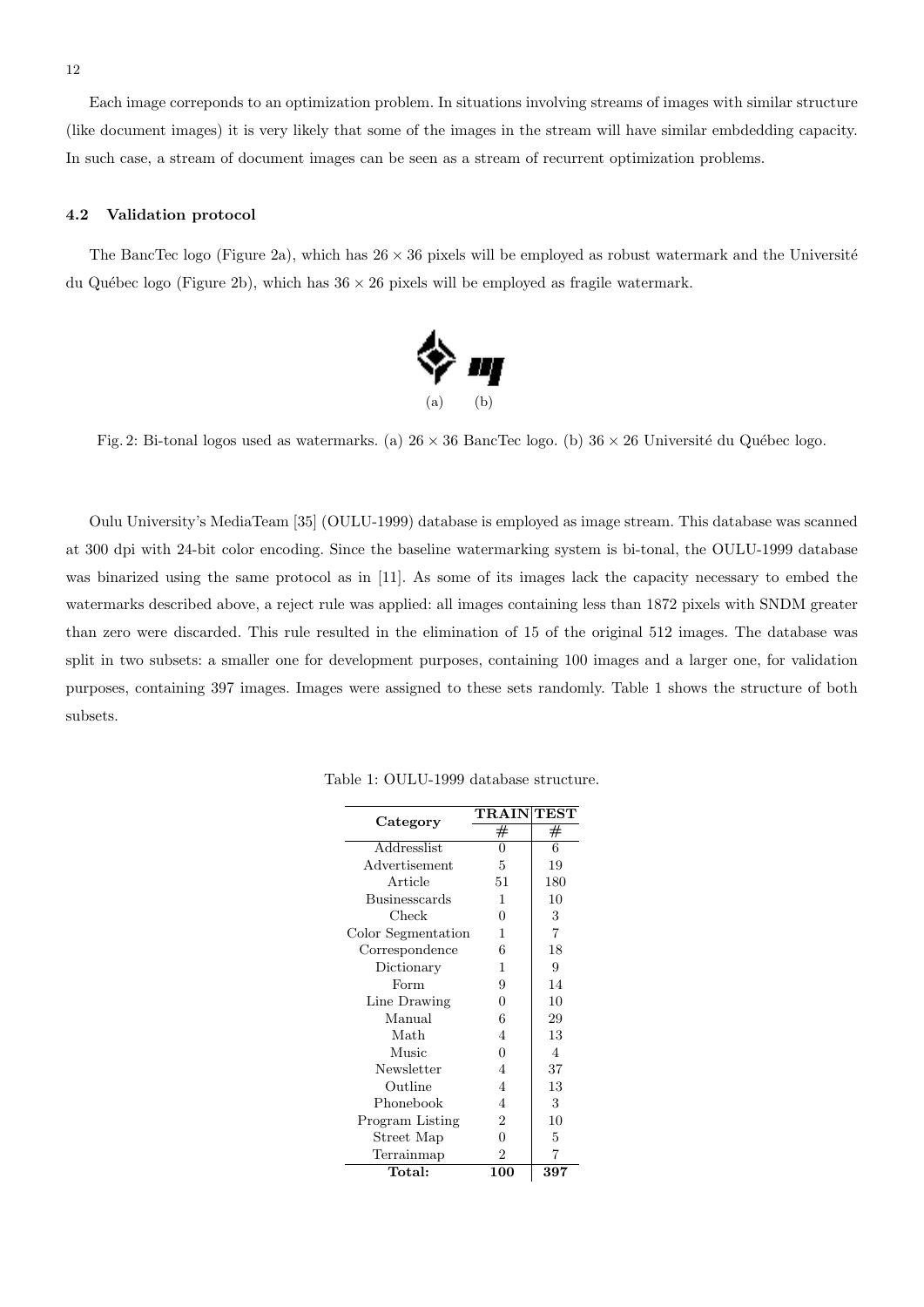As can be seen in Figure 3, the images in this database are considerably heterogeneous.



Fig. 3: Images from OULU-1999-TRAIN. (a) Image 1. (b) Image 2. (c) Image 5. (d) Image 6.

The number of previous updates  $T$  employed to compute the adaptive threshold will be set to 10. The initial mean and standard deviation of the minimum distance were set to 361.7 and 172.3 respectively. These values were obtained by running the proposed technique in a "fill-up" mode (forcing re-optimization and LTM insert for every image in the OULU-1999-TRAIN subset). The resulting minimum C2 distances of these inserts were employed in order to compute these initial values.

The metrics employed in order to assess the computational performance are the average number of fitness evaluations per image  $(AFPI)$ , the total number of fitness evaluations required to optimize the whole image stream  $(F_{Evals})$ and the decrease in the number of fitness evaluations  $(DFE)$ , computed as:

$$
DFE = 1 - \frac{F_{Evals,M}}{F_{Evals,F}}
$$
\n<sup>(17)</sup>

where  $F_{Evals,M}$  is the cumulative number of fitness evaluations for the memory based approach and  $F_{Evals,F}$  is the cumulative number of fitness evaluations for full optimization. Full optimization means applying the PSO agorithm described in Section 2 without resorting to neither memory recall nor to surrogates.

The reference points for the Chebyshev Weighted Aggregation were obtained through sensitivity analysis of the OULU-1999-TRAIN subset and were set to  $r_1 = r_2 = r_3 = 0.01$ . The scaling factor of the DRDM  $(\alpha_r)$  was also obtained through sensitivity analysis using the training subset and was to 0.53.

During recall, 19 solutions are re-sampled from each probe, which are re-evaluated along with the global best solution, resulting in 20 sentry particles. The confidence level  $(\alpha)$  of the KS statistic was set to the same value employed in [11], which is 0.95 and corresponds to a critical value  $(D_{\alpha})$  of 0.43. The LTM size is limited to 20 probes. The PSO parameters employed on full optimization are the same defined in [11] (20 particles, neighborhood size of 3, optimization stops if the global best has not improved for 20 generations). Cropping of 1% of the image surface was employed during the optimization since such attack can effectively remove a non-optimized watermark. The proposed approach is compared with a previous approach (case-based), which relies on a memory of selected solutions [11] to demonstrate the main advantages of employing a memory of mixture models. In the case-based approach, the STM and LTM contain the local bests of each particle, obtained at the end of the optimization process.

In the simulations involving surrogates, re-optimization is forced for each image, as a mean of generating enough data to validate the contribution of surrogates in decreasing the computational cost of re-optimization. Recall is performed only as a mean of assigning the best model for each new problem (the one with smallest KS is chosen as the most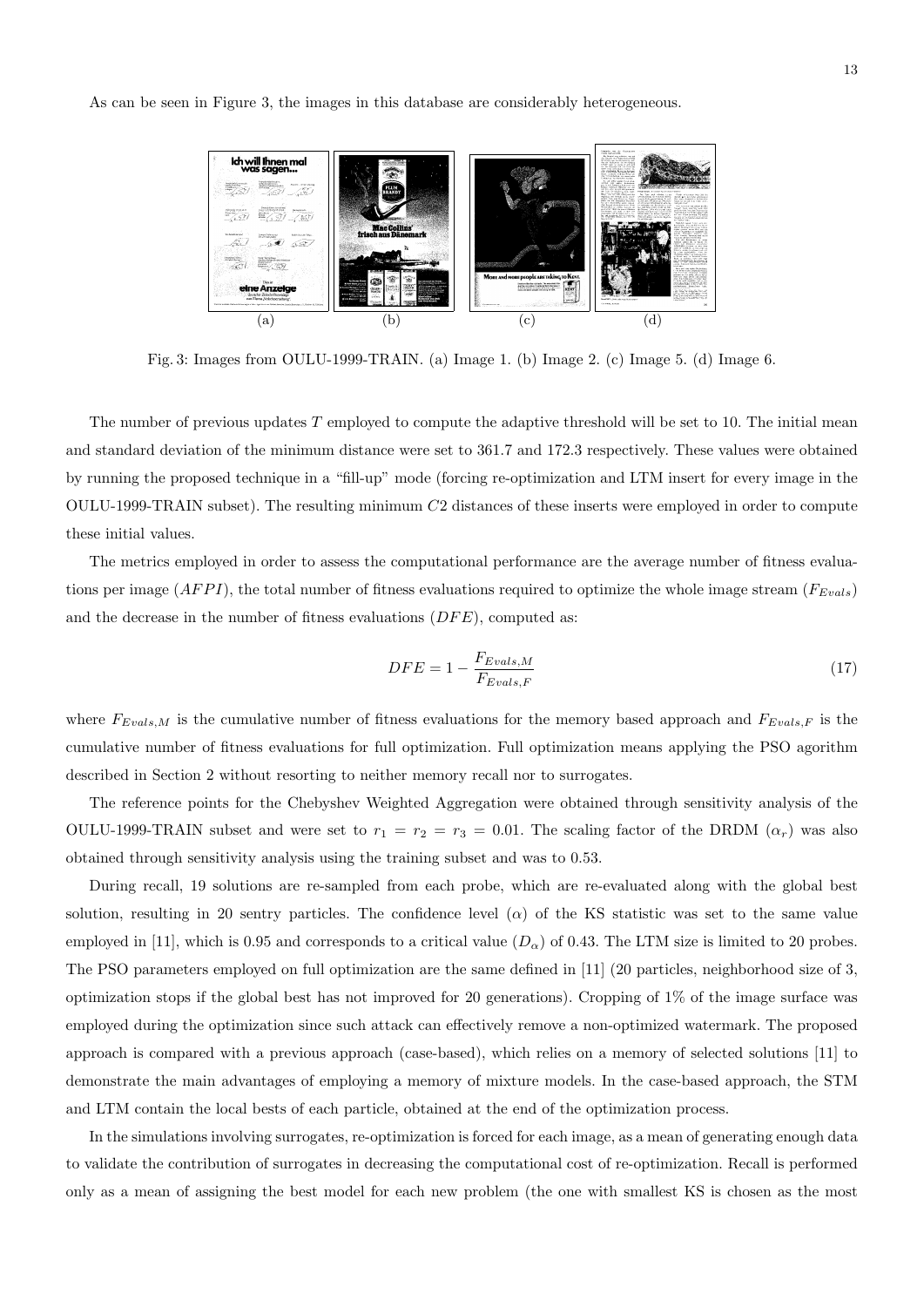appropriate). Therefore, the comparison to be made is between the surrogate-based approach and full optimization since the main objective here is to decrease the cost of full optimization in situations where re-optimization cannot be avoided. After each transition, 70% of the swarm is randomized and the remaining 30% solutions are replaced with solutions sampled from the STM. The memory is created by applying the GMM-based approach to the training stream, with full optimization activated (when re-optimization is triggered) and with the merge operator de-activated. However, since the underlying assumption of the proposed strategy is that previously learned surrogates provide valuable knowledge about new problems, it is important to define a matching strategy between previously learned surrogates and new problems. The strategy proposed here is to simply choose the GMM that results in the smallest KS value during recall.

The simulations are conducted in the heterogeneous OULU database described before. In order to understand the behavior of surrogates in more stable scenarios, simulations are also conducted using the homogeneous database of scientific documents from Computer Vision and Image Understanding (CVIU) journal. The training database (TITI-61) contains 61 pages from issues  $113(1)$  and  $113(2)$ , split in two categories – 30 pages of text and 31 pages of images – while the test database (CVIU-113-3-4) contains 342 pages of 29 complete papers from CVIU 113(3) and 113(4). More details about both databases can be found in [11].

#### 4.3 Simulation results

Avoidance of re-optimization In the first set of experiments, the surrogates are de-activated and the proposed recall mechanism works as described in Section 3. For each image, as soon as a case of KS value between the resampled and re-evaluated smaller than the critical value is found, the best recalled solution is employed directly and re-optimization is avoided. Otherwise, if no such case is found, full optimization takes place. The GMM-based approach resulted in a significant decrease in computational burden when compared to full optimization and even compared to the case-based approach (Table 2). Despite the decrease in computational burden, the watermarking performance of the GMM-based approach is practically the same of the other two approaches (Table 3).

Table 2: Computational cost of the proposed technique compared to case-based approach and full optimization. AFPI is the average number of fitness evaluations per image where the mean  $\mu$  and standard deviation  $\sigma$  are presented as  $\mu(\sigma)$ .  $F_{Evals}$  is the cumulative number of fitness evaluations required to optimize the whole stream and DFE is the decrease in the number of fitness evaluations compared to full optimization.

| Subset | Full PSO | Case-based                                                     |  |  | GMM-based |  |  |
|--------|----------|----------------------------------------------------------------|--|--|-----------|--|--|
|        |          | AFPI $F_{Evals}$ AFPI $F_{Evals}$ DFE AFPI $F_{Evals}$ DFE     |  |  |           |  |  |
|        |          | TRAIN 887(340) 88740 351(455) 35100 60.5% 274(447) 27420 69.1% |  |  |           |  |  |
|        |          | TEST 860(310) 341520 177(351) 70300 79.4% 83(213) 32920 90.4%  |  |  |           |  |  |

Table 3: Watermarking performance of the proposed technique compared to case-based approach and full optimization. Here,  $\dagger$  is the DRDM,  $\dagger$  is the BCR robust, § is the BCR fragile. For all values, the mean  $\mu$  and standard deviation σ per image are presented in the following form:  $\mu(\sigma)$ . DRDM is presented with two decimal points and BCR is presented in percentage (%) with one decimal point.

| Variant             | Subset <sup> </sup> |                                          |  |
|---------------------|---------------------|------------------------------------------|--|
| Full PSO            |                     | $TRAIN   0.03(0.03) 98.4(2.1) 99.7(0.6)$ |  |
|                     |                     | TEST $(0.03(0.04) 98.4(2.2) 99.6(0.6)$   |  |
| $\text{Case-based}$ |                     | TRAIN   0.03(0.03) 97.9(2.6) 99.6(1)     |  |
|                     |                     | TEST $(0.03(0.03) 97.2(3.6) 99(1.6)$     |  |
| GMM-based           |                     | $TRAIN   0.03(0.03) 97.5(2.8) 99.4(1.0)$ |  |
|                     |                     | TEST $ 0.03(0.03) 96.7(4.0) 99.1(1.5)$   |  |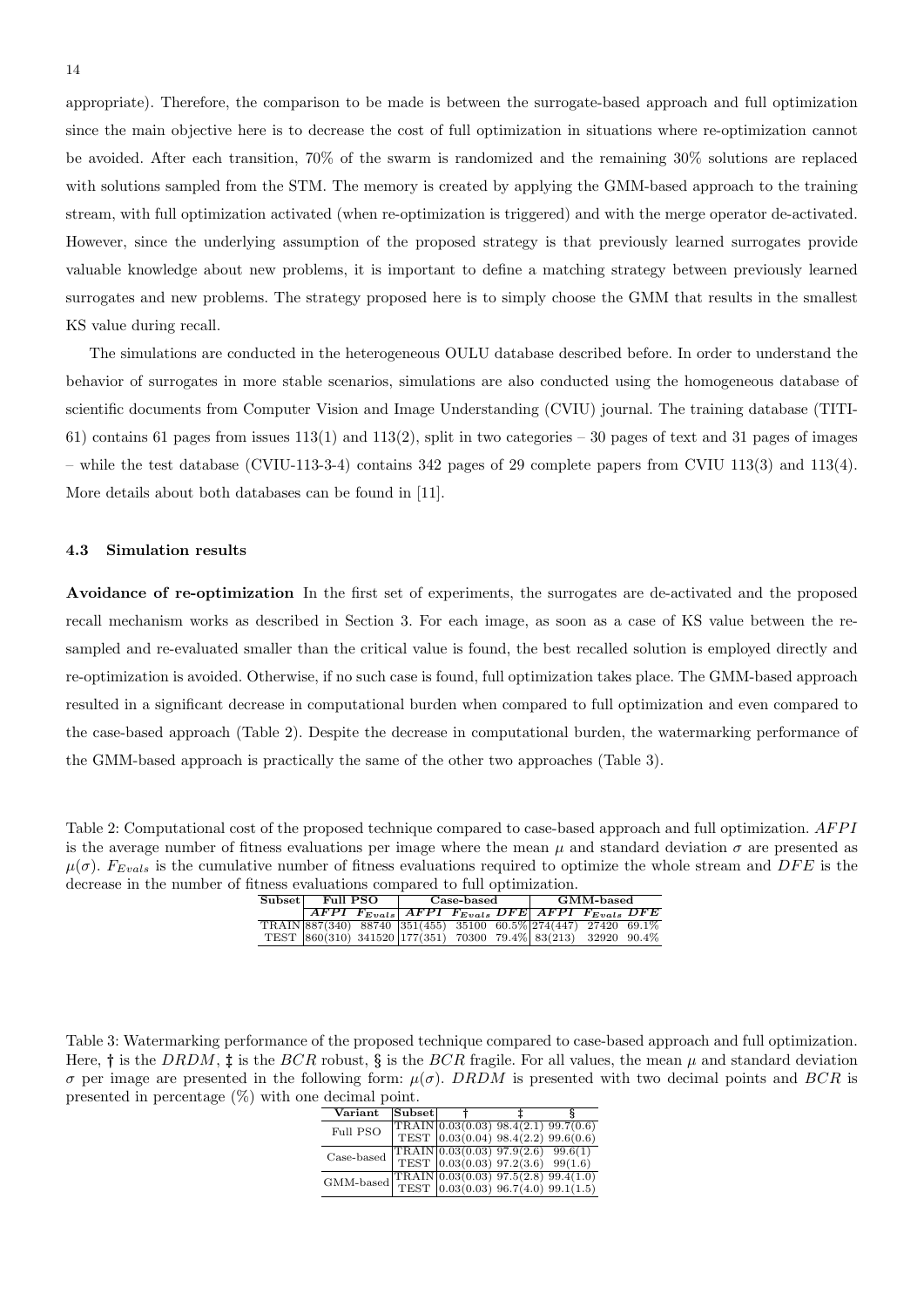These results demonstrate that the memory of mixture models can cope better with the variations in the stream of optimization problems. Since the case-based probes are more tuned to the problems that generated them, they are more sensitive to small variations in a given recurring landscape caused by noise. A clear sign of this is that the smaller number of fitness evaluations was obtained even though for two of the watermarking performance metrics there was even an improvement when compared to the case-based approach. Moreover, for both cases, the watermarking performance is similar to that of full optimization, which illustrates the applicability of the proposed technique. However it is important to notice that the basic assumption is that the application can be formulated as the problem of optimizing a stream of optimization problems with some of the problems re-appearing over time, subject to noise.

Surrogate-based optimization performance Table 4 shows the computational cost and watermarking performance of the simulations involving surrogates. It is possible to observe that in both cases (heterogeneous and homogeneous image streams), the use of a surrogate allowed a slight decrease in computational burden with a watermarking performance identical to that of full optimization.

Table 4: Computational cost and watermarking performance of the surrogate-based strategy. AFPI is the average number of fitness evaluations per image where the mean  $\mu$  and standard deviation  $\sigma$  are presented as  $\mu(\sigma)$ .  $F_{Evals}$  is the cumulative number of fitness evaluations required to optimize the whole stream and  $DFE$  is the decrease in the number of fitness evaluations compared to full optimization. † is the DRDM,  $\ddagger$  is the BCR robust,  $\S$  is the BCR fragile.

| <b>Subset</b>                                                                                     | $AFPI$ $F_{Evals}$ $DFE$ |  |  |  |
|---------------------------------------------------------------------------------------------------|--------------------------|--|--|--|
| $\overline{\text{OULU-1999-TEST}\mid 831(334)}$ 330021 3.4% $\mid 0.03(0.03)$ 98.4(2.2) 99.6(0.7) |                          |  |  |  |
| CVIU-113-3-4   $787(322)$ 269168 12.3% $ 0.02(0.04)$ 98.8(2.2) 99.5(0.4)                          |                          |  |  |  |

The computational cost performance for the homogeneous stream is slightly better than that of the heterogeneous stream with a decrease of 12.3% in the number of fitness evaluations when compared to full optimization. The reason is that the memory learned with the use of a training sequence represents better the images found in the test database for that specific stream.

These results depict the main advantage of using a surrogate. Although the gains are not substantial as in the case where re-optimization is avoided, they are more robust in terms of watermarking performance and are a better alternative compared to performing full optimization.

#### 4.4 Discussion

The proposed technique was assessed in a proof of concept intelligent watermarking problem. These simulation results demonstrate that the proposed technique allows decreasing computational burden of dynamic optimization with little impact on precision for applications involving the optimization of a stream of recurring problems. For example, in Figure 4, which shows the best fitness value for each generation for both, full optimization and the proposed approach, it is possible to observe that although the proposed technique resulted in less generations, the best recalled solutions (square and triangle marks) are very close to those obtained by full optimization.

Simulations involving the use of previously learned GMMs as surrogates demonstrate that such memory of GMMs allows not only avoiding re-optimization in situations involving recurring problems but also provides means of directing the search process for not so similar problems. Such strategy allows formulating surrogate-based optimization as a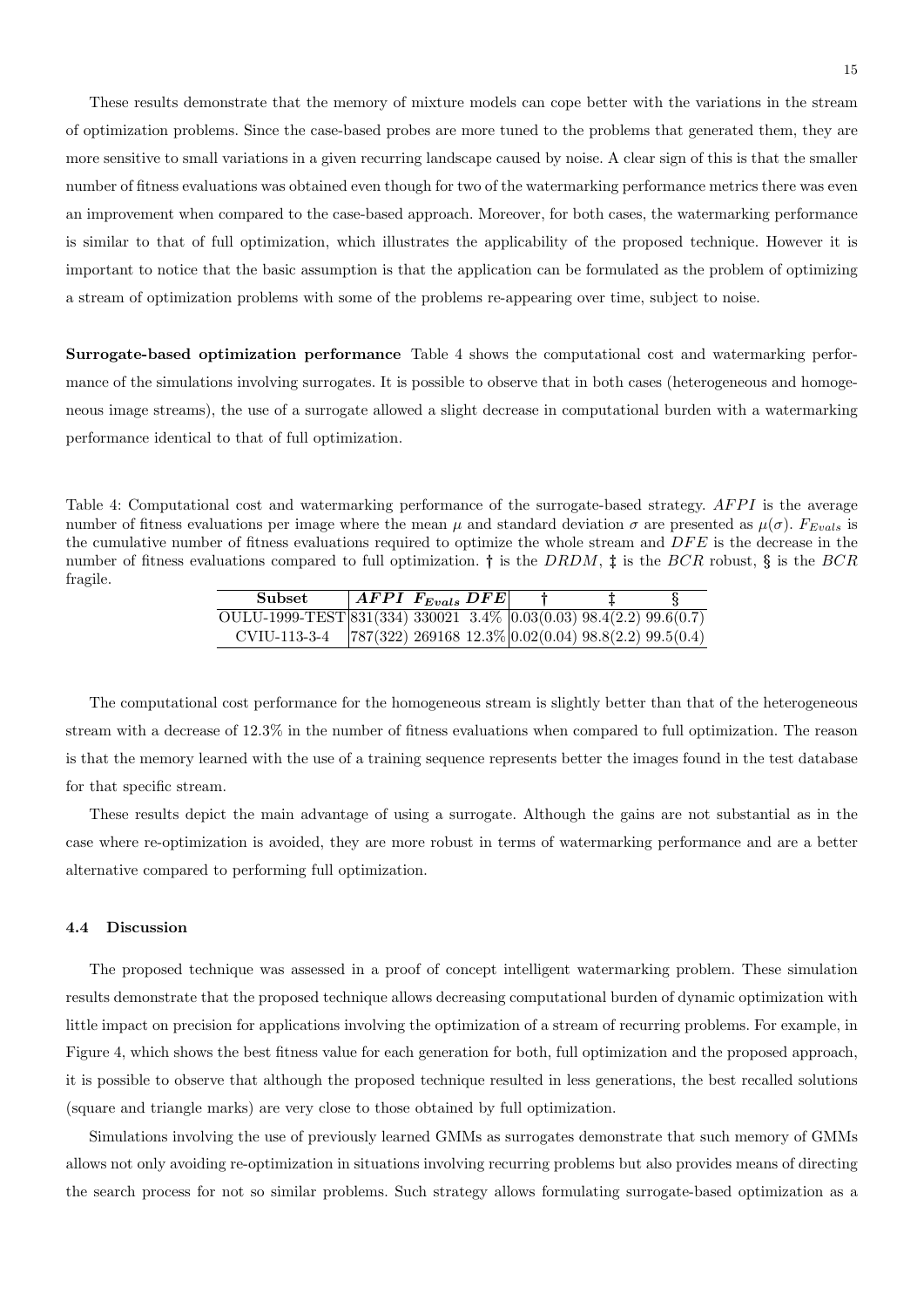

Fig. 4: Tracking of best fitness for each generation using dataset OULU-1999-TRAIN.

machine learning problem. One of the major concerns in surrogate-based optimization is the cost associated with probing the new environment during optimization. However, these simulation results demonstrate that it is possible to learn such a memory of surrogates in a controlled (training) environment and then, deploy this memory of surrogates to a production environment where the constraints on performance are higher. It is interesting to observe in the simulations involving the use of surrogates that the decrease in the number of fitness evaluations was higher for the homogeneous stream than for the heterogeneous stream (12.3% versus 3.4%). Considering that in both cases re-optimization has been forcibly triggered for each image, the only possible explanation is that the train stream represents better the test stream for the homogeneous stream than for the heterogeneous stream. These results suggest that the surrogate model must be updated as optimization of new optimization problems takes place.

The trade-off between precision and computational burden is driven by (1) the number of times optimization is triggered and (2) the speed up in convergence provided by the surrogates. Therefore it is possible to improve precision by either employing a more restrictive decision threshold in the Kolmogorov-Smirnov test employed on change detection or by relying less on surrogate optimization (applying one round of surrogate optimization for every two iterations of exact optimization, for example).

## 5 Conclusion

A hybrid GMM/PSO dynamic optimization technique was proposed in this paper. The main objective of the proposed approach is to tackle optimization of streams of recurring optimization problems. Such formulation of dynamic optimization is applicable to many practical applications, mainly those related to optimizing heuristic parameters of systems that process streamed data such as batch processing of images, video processing, incremental machine learning.

In the proposed technique, a two-level adaptive memory containing GMMs of solutions in the optimization space and global best solutions is incrementally built. For each new problem instance, solutions are re-sampled from this memory and employed as sentries in order to (1) measure the similarity between the new problem instance and previous instances that had already resulted in optimization; (2) provide ready-to-use solutions for recurring problems, avoiding an unnecessary re-optimization.

It is worth noticing that the proposed technique resulted in a decrease of 90.4% in computational burden (compared to full optimization) with minimum impact on accuracy in an application involving a heterogeneous stream of document images. Although these results are still preliminary, they are comparable to results obtained in a previous version of the proposed approach already published, with the main difference that the experiments reported in this paper involved a much more challenging database which results in more varied (noisy) optimization problems.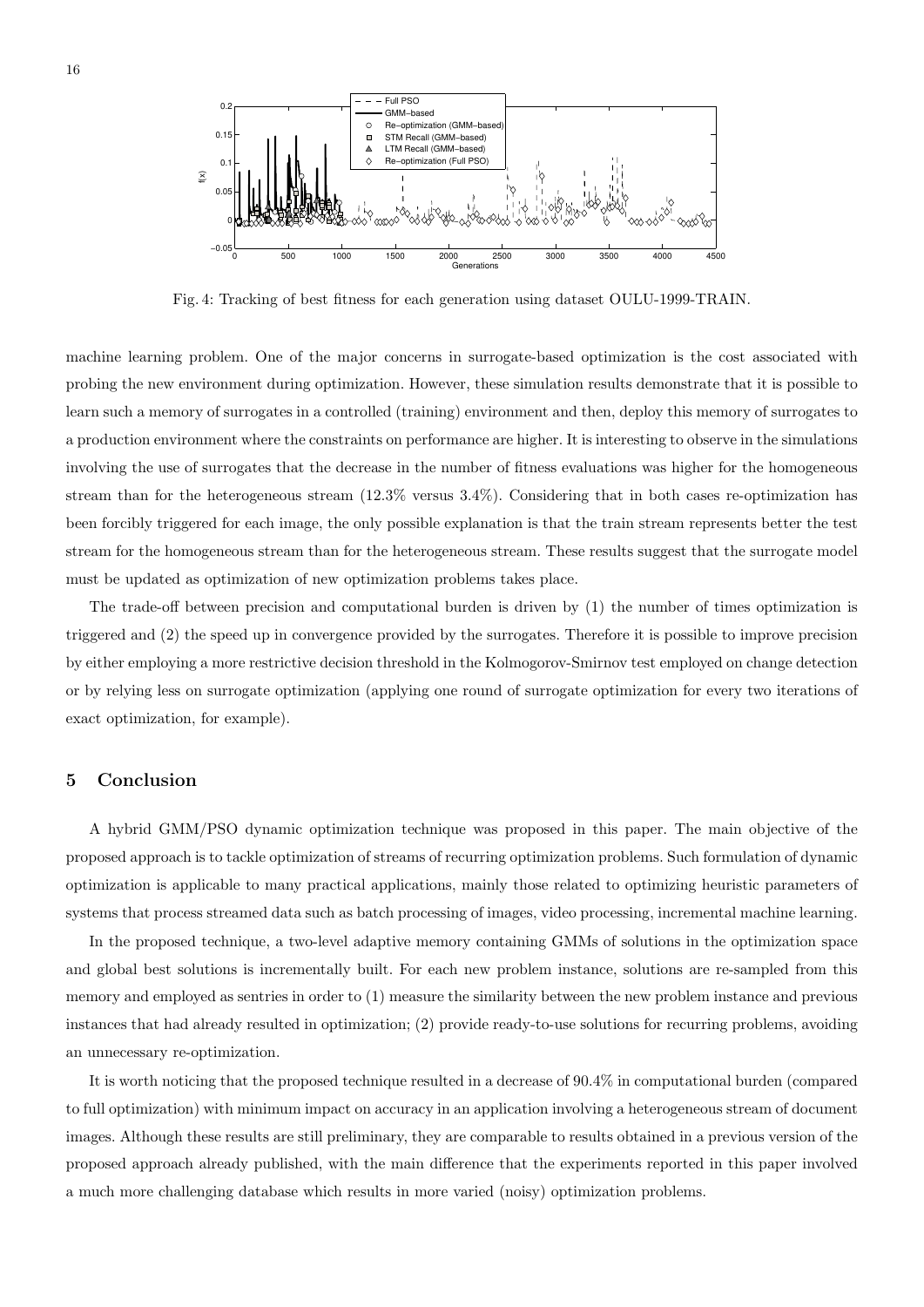Simulation results involving the use of the memory of GMMs as surrogates demonstrate that it is possible to use the knowledge of previously seen problems as a mean of decreasing the computational cost of re-optimization in situations where re-optimization cannot be avoided. Even though model update was not employed, the use of surrogates resulted in a decrease of 3.4% in the number of fitness evaluations for a heterogeneous stream and 12.3% for an homogeneous stream. To the best of our knowledge, such finding advances the state-of-the-art in the surrogate-based optimization literature by separating surrogate learning (or modeling) which can be performed in a controlled environment from prediction in a more constrained production environment. The superior performance for homogeneous database indicate that model adaptation is an important issue for heterogeneous streams of optimization problems. This means that in the same manner an adaptive memory is required to tackle recall of heterogeneous streams an adaptive surrogate is required to tackle optimization in such scenario. As a future work we propose an evaluation in a larger stream of document images and also in synthetic benchmark functions which could allow a better understanding of the mechanisms behind the proposed approach. We also propose validating the proposed technique in other applications where such stream of recurring optimization problems is applicable such as incremental learning, video processing.

## 6 Acknowledgments

This work has been supported by National Sciences and Engineering Research Council of Canada and BancTec Canada Inc.

#### References

- 1. A. Nickabadi, M. M. Ebadzadeh, R. Safabakhsh, DNPSO: A dynamic niching particle swarm optimizer for multi-modal optimization, in: IEEE World Congress on Computational Intelligence, 2008, pp. 26–32.
- 2. M. Farina, K. Deb, P. Amato, Dynamic multiobjective optimization problems: test cases, approximations, and applications, IEEE Transactions on Evolutionary Computation 8 (5) (2004) 425–442.
- 3. T. Blackwell, J. Branke, Multiswarms, exclusion, and anti-convergence in dynamic environments, IEEE Trans. Evolutionary Computation 10 (4) (2006) 459–472.
- 4. A. Carlisle, G. Dozier, Tracking changing extrema with adaptive particle swarm optimizer, Proceedings of the 5th Biannual World Automation Congress, 2002. 13 (2002) 265–270.
- 5. X. Hu, R. Eberhart, Adaptive particle swarm optimization: detection and response to dynamic systems, Proceedings of the 2002 Congress on Evolutionary Computation. CEC '02. 2 (2002) 1666–1670.
- 6. H. Wang, D. Wang, S. Yang, Triggered memory-based swarm optimization in dynamic environments, in: EvoWorkshops, 2007, pp. 637–646.
- 7. G. J. Barlow, S. F. Smith, Using memory models to improve adaptive efficiency in dynamic problems, in: Computational Intelligence in Scheduling, 2009. CI-Sched '09. IEEE Symposium on, 2009, pp. 7–14.
- 8. S. Yang, X. Yao, Population-based incremental learning with associative memory for dynamic environments, IEEE Transactions on Evolutionary Computation 12 (5) (2008) 542–561.
- 9. X. Li, K. H. Dam, Comparing particle swarms for tracking extrema in dynamic environments, in: Proceedings of the 2003 Congress on Evolutionary Computation. CEC '03., Vol. 3, 2003, pp. 1772–1779.
- 10. M. N. Kapp, R. Sabourin, P. Maupin, A dynamic model selection strategy for support vector machine classifiers, Applied Soft Computing 12 (8) (2012) 2550–2565.
- 11. E. Vellasques, R. Sabourin, E. Granger, A high throughput system for intelligent watermarking of bi-tonal images, Applied Soft Computing 11 (8) (2011) 5215–5229.
- 12. J. F. Connolly, E. Granger, R. Sabourin, Evolution of heterogeneous ensembles through dynamic particle swarm optimization for video-based, Pattern Recognition 45 (7) (2012) 2460–2477.
- 13. J. F. Connolly, E. Granger, R. Sabourin, An adaptive classification system for video-based face recognition, Information Sciences 192 (2012) 50–70.
- 14. J. F. Connolly, E. Granger, R. Sabourin, Dynamic multi-objective evolution of classifier ensembles for video-based face recognition, Applied Soft Computing 13 (6) (2013) 3149–3166.
- 15. E. Vellasques, R. Sabourin, E. Granger, Gaussian mixture modeling for dynamic particle swarm optimization of recurrent problems, in: GECCO '12: Proceedings of the Genetic and Evolutionary Computation Conference, ACM, 2012, pp. 73–80.
- 16. E. Vellasques, R. Sabourin, E. Granger, Fast intelligent watermarking of heterogeneous image streams through mixture modeling of PSO populations, Applied Soft Computing 13 (6) (2013) 3130–3148.
- 17. M. D. Parno, T. Hemker, K. R. Fowler, Applicability of surrogates to improve efficiency of particle swarm optimization for simulation-based problems, Engineering Optimization 44 (5)  $(2012)$  521 – 535.
- 18. J. Kennedy, Some issues and practices for particle swarms, in: Swarm Intelligence Symposium, 2007. SIS 2007. IEEE, 2007, pp. 162–169.
- 19. M. Blackwell, Particle swarms and population diversity, Soft Comput. 9 (11) (2005) 793–802.
- 20. R. Poli, J. Kennedy, T. Blackwell, Particle swarm optimisation: an overview, Swarm Intelligence Journal 1 (1) (June 2007) 33–57.